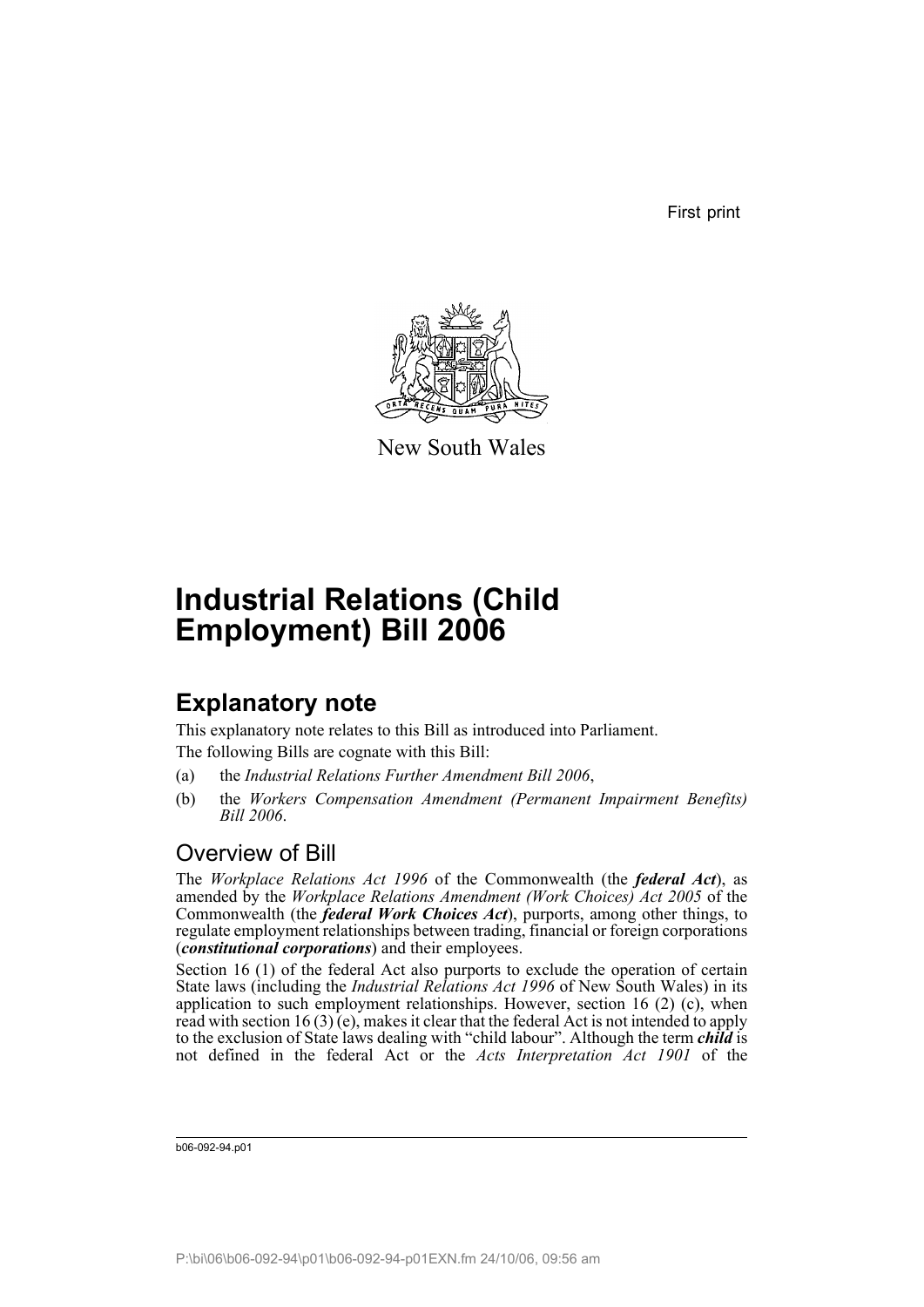Explanatory note

Commonwealth, the term is customarily understood to mean a person who is under the age of 18 years.

The objects of this Bill are:

- (a) to require employers that are constitutional corporations not bound by State industrial instruments to provide certain minimum conditions of employment to children that they employ under federal workplace agreements or other arrangements entered into on or after 27 March 2006 (being the date when the principal provisions of the federal Work Choices Act commenced), and
- (b) to continue the application of the unfair dismissal provisions that are currently contained in the *Industrial Relations Act 1996* to the dismissal by constitutional corporations of children that they employ.

# Outline of provisions

# **Part 1 Preliminary**

**Clause 1** sets out the name (also called the short title) of the proposed Act.

**Clause 2** provides for the commencement of the proposed Act (other than Part 2) on the date of assent to the proposed Act. The provisions of Part 2 will commence on a day or days to be appointed by proclamation.

**Clause 3** defines certain words and expressions used in the proposed Act. For instance, a *child* is defined to mean a person who is under the age of 18 years.

## **Part 2 Minimum conditions of employment for children**

## **Division 1 Conditions of employment**

**Clause 4** requires an employer of a child to whose employment the proposed section applies to ensure that:

- (a) the child is provided with the same conditions of employment as the minimum conditions of employment for the child, or
- (b) if the conditions of employment provided to the child are different to the minimum conditions of employment for the child—the conditions of employment provided to the child do not, on balance, result in a net detriment to the child when compared to the minimum conditions of employment.

The proposed section provides that it applies to the employment of a child by an employer (an *affected employer*) if:

- (a) the child is employed under an agreement or other arrangement entered into on or after 27 March 2006, and
- (b) the employer of the child is a constitutional corporation that is not bound by a State industrial instrument with respect to the employment of the child, and

Explanatory note page 2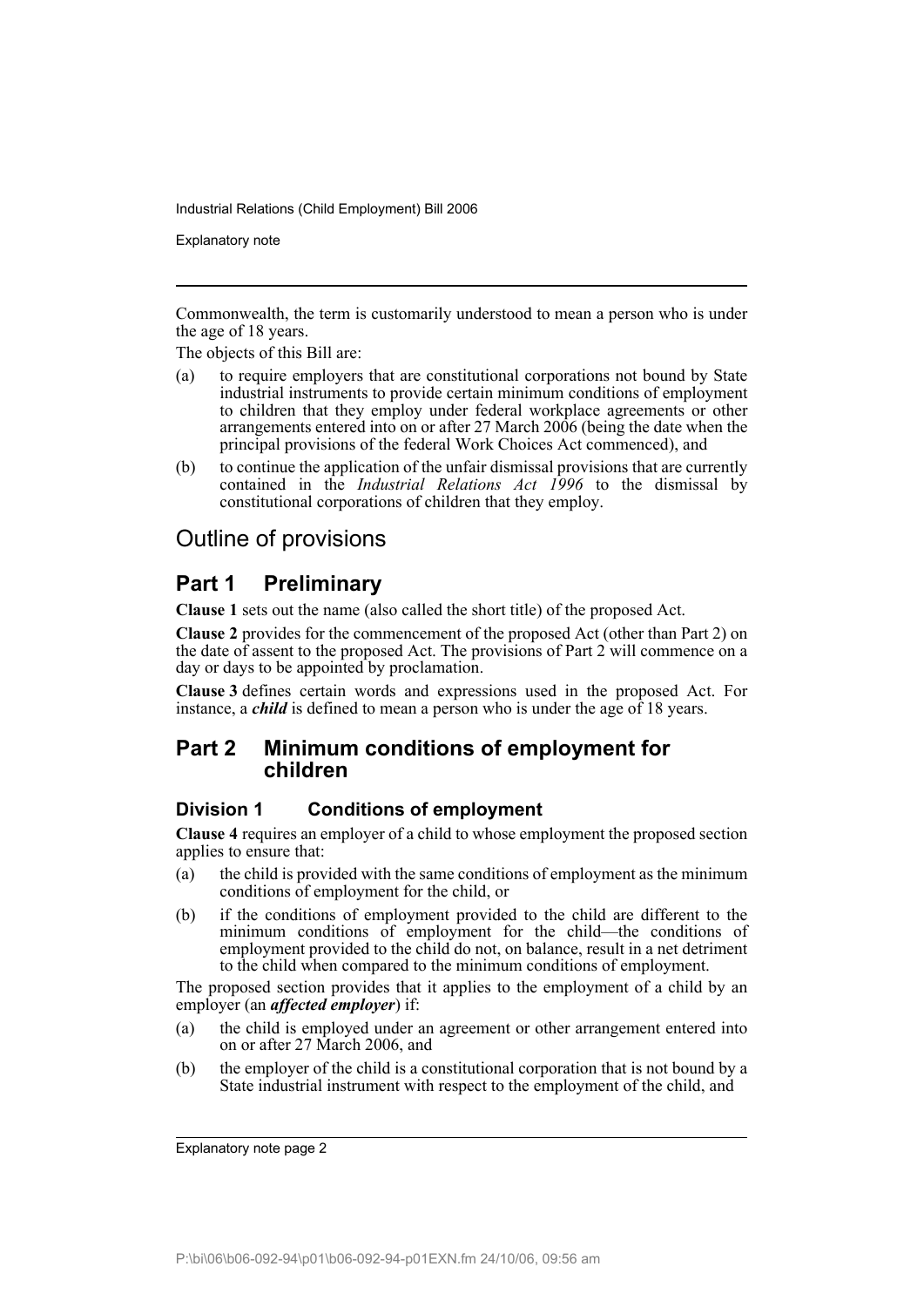Explanatory note

(c) a State award is in force that covers employees performing similar work to that performed by the child (a *comparable State award*) and that award does not bind the employer in respect of the employment of the child.

The *minimum conditions of employment* for a child are:

- (a) the conditions of employment for employees performing similar work to that performed by the child for which provision is made from time to time in the comparable State award, and
- (b) such other conditions of employment for which the industrial relations legislation (within the meaning of the *Industrial Relations Act 1996*) makes provision that would have applied to the employment of the child if the employer of the child were bound by the comparable State award.

**Clause 5** requires the Full Bench of the Industrial Relations Commission (the *Commission*) to set principles (the *no net detriment principles*) to be followed by an industrial court in determining whether or not an affected employer of a child has provided the child with conditions of employment that, on balance, result in a net detriment to the child when compared to the minimum conditions of employment for the child.

**Clause 6** makes it an offence for an affected employer of any child not to cause a copy of a relevant comparable State award (or the latest official reprint of the award) to be exhibited in a conspicuous place at the premises at which the employer's child employees are employed. The maximum penalty for the offence will be 10 penalty units (currently,  $\overline{\$1,100}$ ).

**Clause 7** requires an affected employer to ensure that certain records are kept in respect of the employment of children for whom the employer is an affected employer. A failure to keep such records as are required by the proposed section will be an offence. The maximum penalty for such an offence will be 20 penalty units (currently, \$2,200).

#### **Division 2 Compliance notices**

**Clause 8** enables an inspector under the *Industrial Relations Act 1996* to issue a notice (a *compliance notice*) to an affected employer of a child requiring the employer to remedy a contravention of proposed section 4, or any matters occasioning such a contravention, within the period specified in the notice.

**Clause 9** enables a compliance notice to include directions as to the measures to be taken to remedy a contravention of proposed section 4, or the matters occasioning such a contravention, to which the notice relates.

**Clause 10** enables a compliance notice to be withdrawn by the inspector who issued it or by another inspector if that other inspector is authorised to do so by the Director-General of the Department of Commerce.

**Clause 11** makes it an offence for an affected employer to refuse or fail, without reasonable excuse, to comply with a requirement imposed by a compliance notice

Explanatory note page 3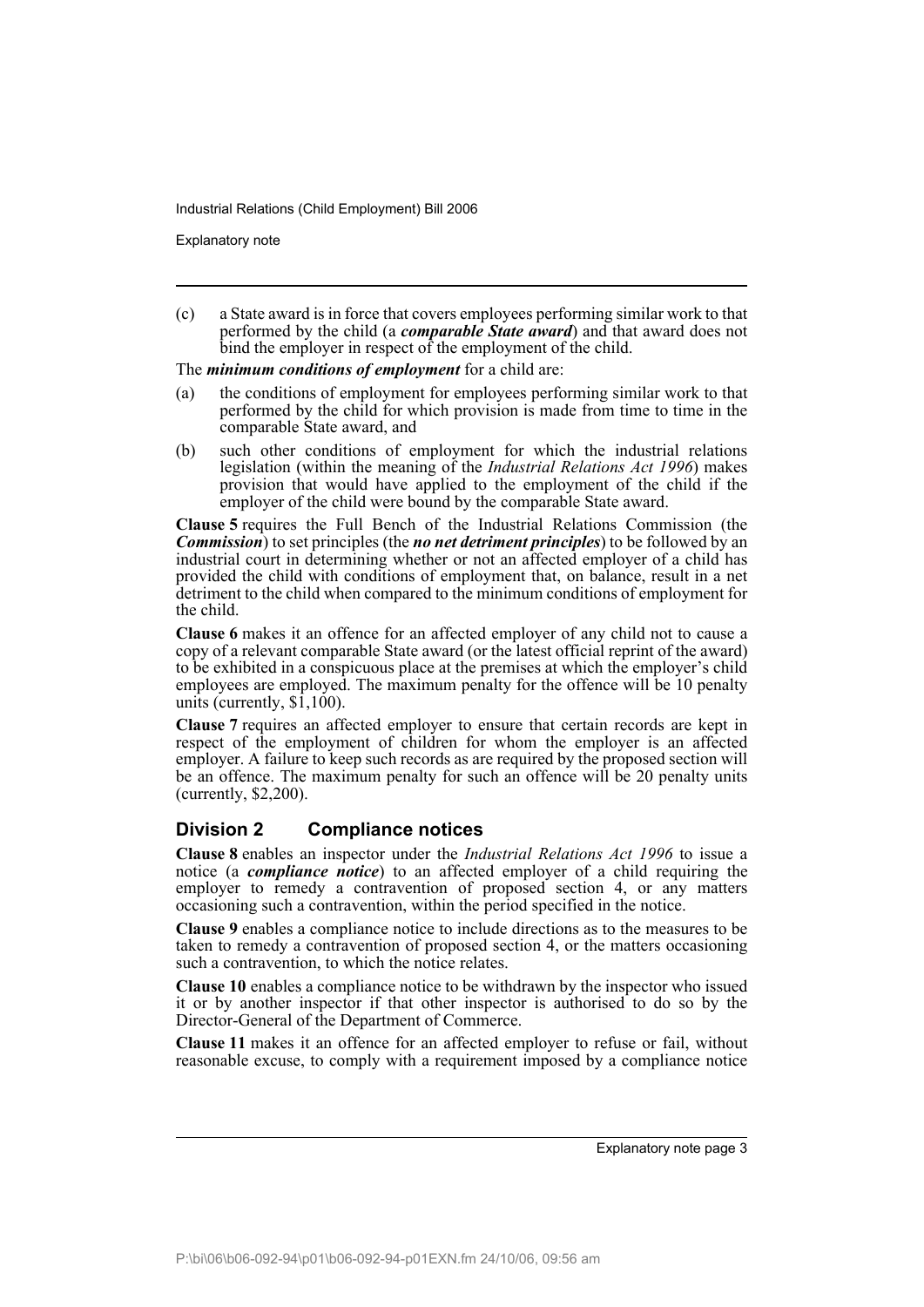Explanatory note

issued to the employer. The maximum penalty for the offence will be 100 penalty units (currently,  $$11,000$ ).

**Clause 12** enables a person who has been issued with a compliance notice to appeal the notice to the Industrial Court of New South Wales. On any such appeal, the Court may confirm the notice, vary it or revoke the notice. It may also impose a civil penalty under proposed section 15 if it confirms the notice.

**Clause 13** provides that the revocation or withdrawal of a compliance notice does not prevent the issue of another compliance notice.

**Clause 14** provides that the issue, variation, revocation or withdrawal of a compliance notice does not affect any proceedings for an offence against the proposed Act or for the recovery of a civil penalty in connection with any matter in respect of which the notice was issued.

## **Division 3 Civil penalty**

**Clause 15** enables an industrial court to order an employer to pay a civil penalty not exceeding \$10,000 if it is satisfied that the employer is an affected employer who has contravened proposed section 4. An *industrial court* is defined in proposed section 3 to mean:

- (a) the Industrial Court of New South Wales, or
- (b) if (but only if) the no net detriment principles have been set and published under proposed section 5—a Local Court constituted specially for the purposes of the proposed Act by an Industrial Magistrate sitting alone.

#### **Division 4 Applied enforcement provisions**

**Clause 16** incorporates into the proposed Act by reference certain modified provisions of the *Industrial Relations Act 1996* in order to make provision for the enforcement of the provisions of Part 2 of the proposed Act.

## **Part 3 Unfair dismissal of children by constitutional corporations**

**Clause 17** incorporates into the proposed Act by reference the provisions of Part 6 (Unfair dismissals) of Chapter 2 of the *Industrial Relations Act 1996* and applies those incorporated provisions (and other related provisions), with certain minor modifications, to any dismissal by a constitutional corporation of a child from employment by the corporation on or after the day on which the Bill for the proposed Act was first introduced into Parliament.

## **Part 4 Miscellaneous**

**Clause 18** provides that the proposed Act binds the Crown.

**Clause 19** makes it clear that the provisions of the proposed Act are in addition to, and do not derogate from, the provisions of certain State industrial laws with respect

```
Explanatory note page 4
```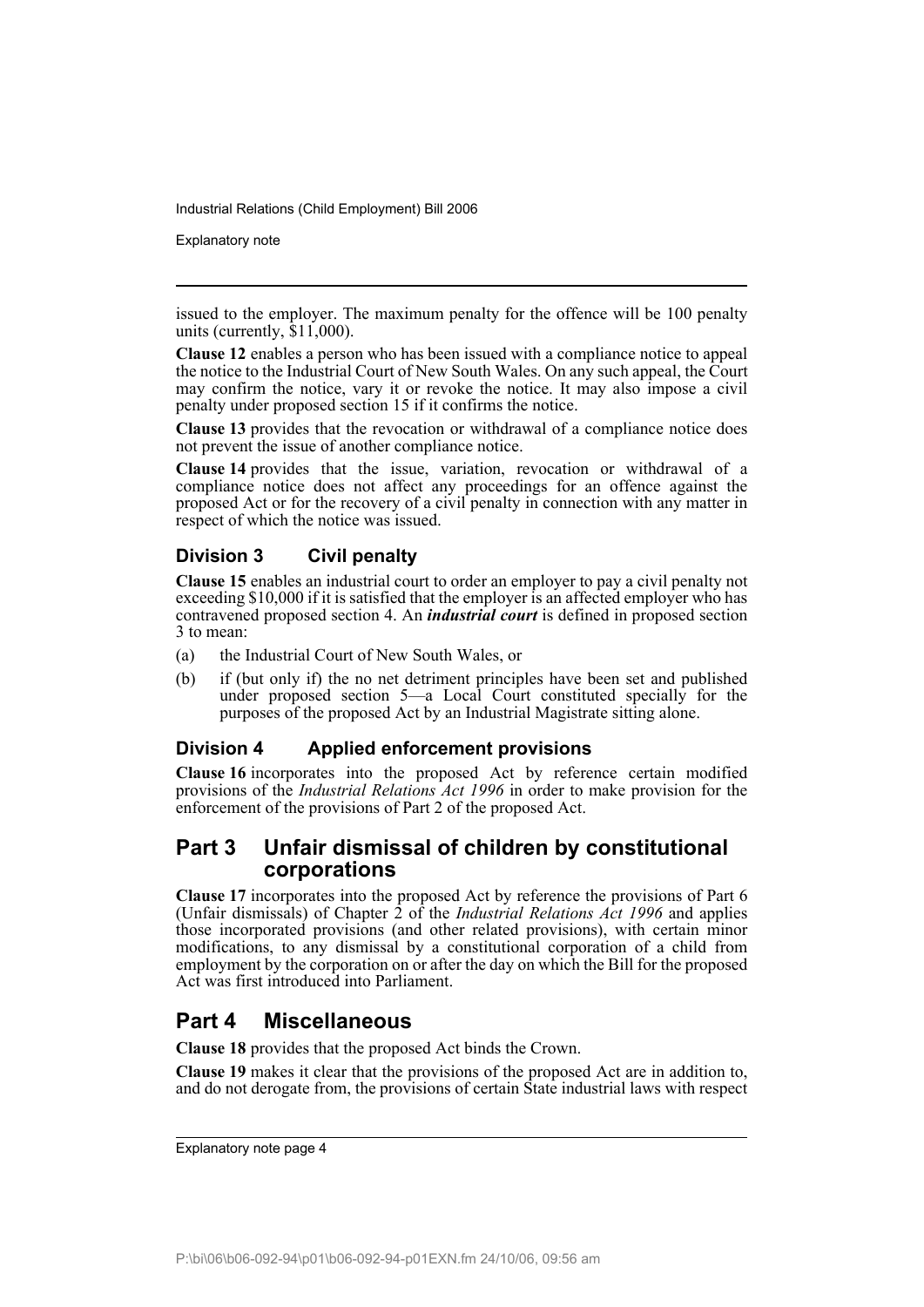Explanatory note

to the employment of children to the extent that the provisions of those laws would apply to such employment apart from the proposed Act.

**Clause 20** makes provision for the giving and service of notices and other documents under the proposed Act.

**Clause 21** enables the Governor to make regulations for the purposes of the proposed Act.

**Clause 22** is a formal provision that gives effect to the savings, transitional and other provisions set out in Schedule 1.

**Clause 23** makes a consequential amendment to section 382 of the *Industrial Relations Act 1996* to ensure that Industrial Magistrates may exercise jurisdiction conferred on them by the proposed Act.

**Clause 24** provides for the review of the proposed Act in 5 years from the date of assent to the proposed Act.

## **Schedule 1 Savings, transitional and other provisions**

**Schedule 1** contains savings, transitional and other provisions consequent on the enactment of the proposed Act. In particular, it enables the Governor to make regulations with respect to savings or transitional matters consequent on the enactment of the proposed Act.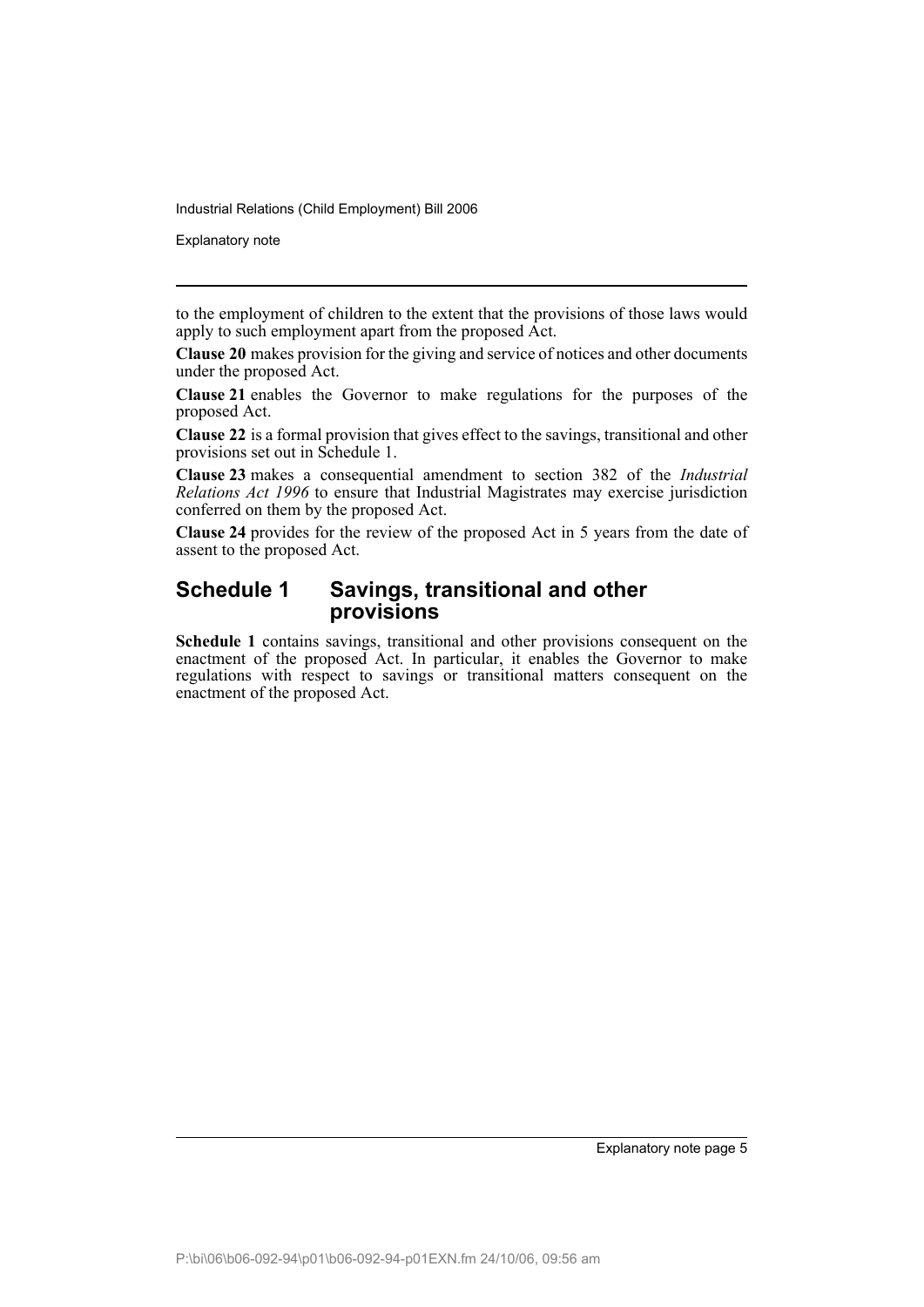Explanatory note

Explanatory note page 6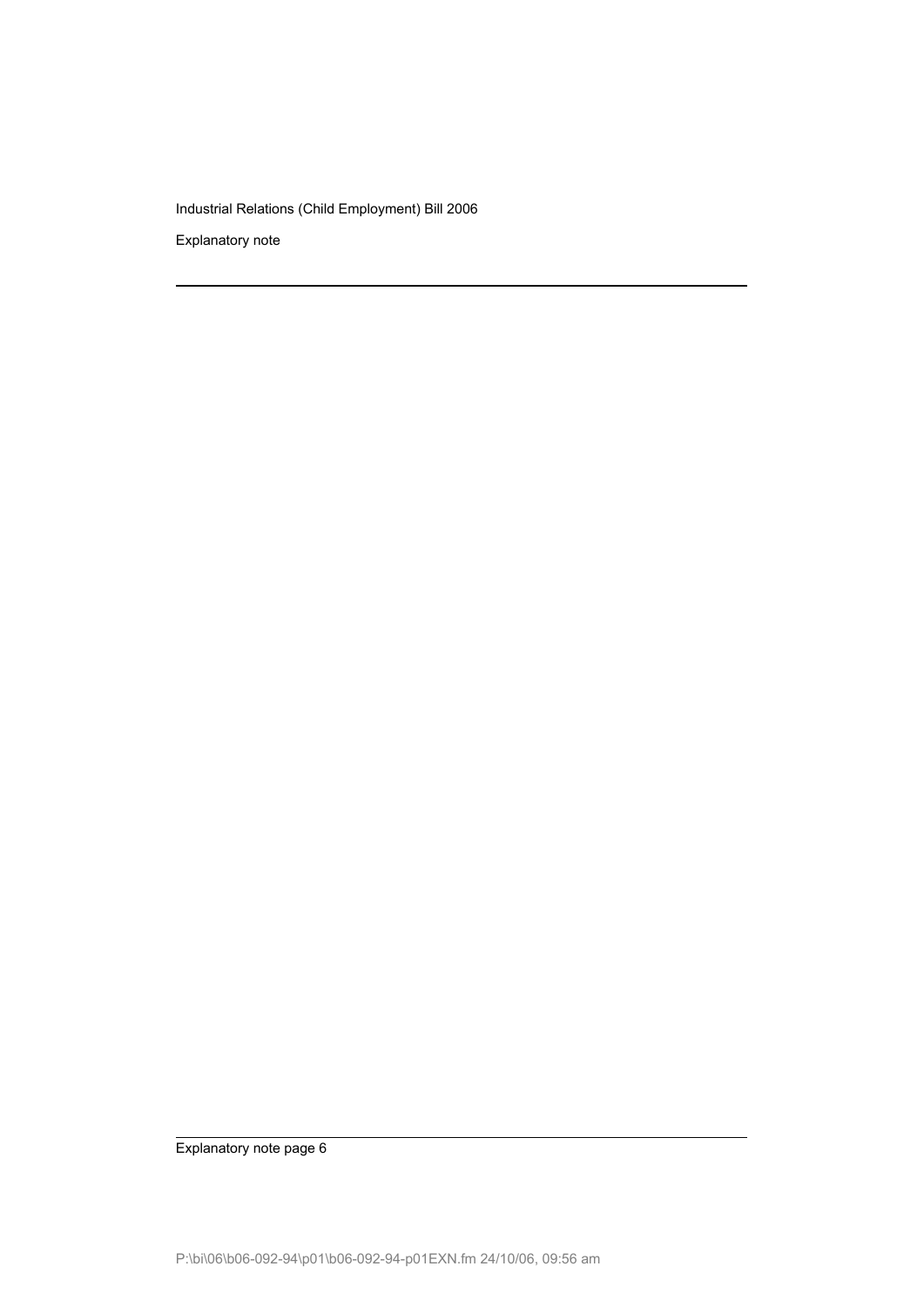First print



New South Wales

# **Industrial Relations (Child Employment) Bill 2006**

# **Contents**

| Part 1 | <b>Preliminary</b>                                                                                                                                                                                                                    | Page             |
|--------|---------------------------------------------------------------------------------------------------------------------------------------------------------------------------------------------------------------------------------------|------------------|
|        | Name of Act<br>1<br>$\overline{2}$<br>Commencement<br>3<br>Definitions                                                                                                                                                                | 2<br>2<br>2      |
| Part 2 | Minimum conditions of employment for children                                                                                                                                                                                         |                  |
|        | <b>Division 1</b><br><b>Conditions of employment</b>                                                                                                                                                                                  |                  |
|        | Employer to ensure at least minimum conditions<br>4<br>provided<br>5<br>Full Bench of Commission to set no net detriment<br>principles<br>Exhibition of comparable State awards in workplace<br>6<br>7<br>Record-keeping requirements | 4<br>5<br>6<br>6 |

b06-092-94.p01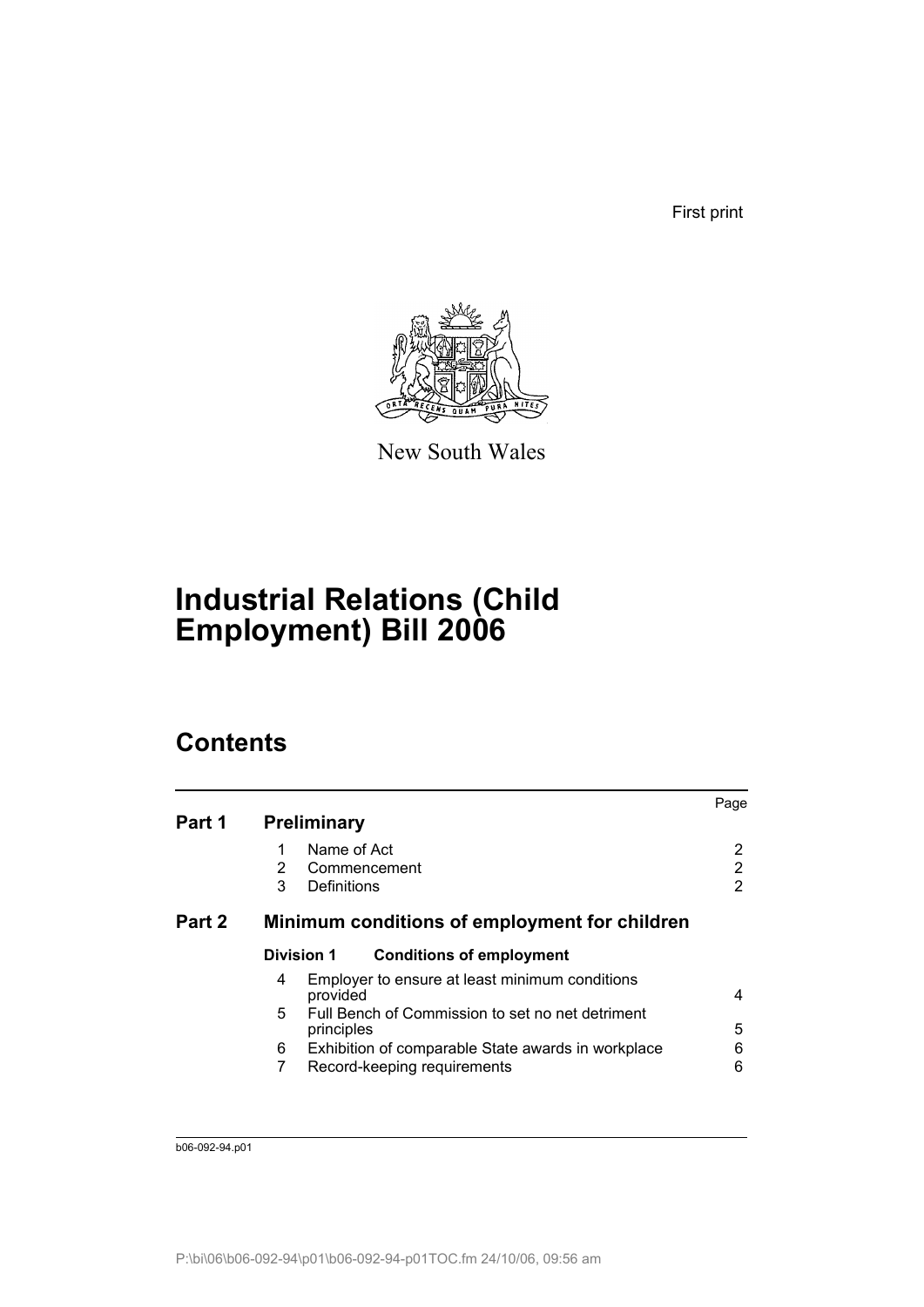Contents

|                   |                                                                |                      |                                                                                           | Page |  |
|-------------------|----------------------------------------------------------------|----------------------|-------------------------------------------------------------------------------------------|------|--|
|                   | <b>Division 2</b>                                              |                      | <b>Compliance notices</b>                                                                 |      |  |
|                   | 8                                                              |                      | Issue of compliance notices                                                               | 7    |  |
|                   | 9                                                              |                      | Compliance notices may include directions                                                 | 8    |  |
|                   | 10                                                             |                      | Withdrawal of compliance notices                                                          | 8    |  |
|                   | 11                                                             | notice               | Offence: refusal or failure to comply with compliance                                     | 9    |  |
|                   | 12                                                             |                      | Appeal to Industrial Court of New South Wales                                             | 9    |  |
|                   | 13                                                             |                      | Revocation or withdrawal of compliance notice does<br>not prevent issue of another notice | 9    |  |
|                   | 14                                                             |                      | Proceedings for offences or civil penalties not affected<br>by compliance notices         | 9    |  |
|                   | Division 3                                                     |                      | <b>Civil penalty</b>                                                                      |      |  |
|                   | 15                                                             |                      | Civil penalty for contravention of section 4                                              | 10   |  |
|                   | Division 4                                                     |                      | <b>Applied enforcement provisions</b>                                                     |      |  |
|                   | 16                                                             |                      | Applied provisions of Industrial Relations Act 1996                                       | 11   |  |
| Part 3            | Unfair dismissal of children by constitutional<br>corporations |                      |                                                                                           |      |  |
|                   | 17                                                             | corporations         | Unfair dismissal of children employed by constitutional                                   | 13   |  |
| Part 4            |                                                                | <b>Miscellaneous</b> |                                                                                           |      |  |
|                   | 18                                                             | Act to bind Crown    |                                                                                           | 15   |  |
|                   | 19                                                             |                      | Relationship with other legislation                                                       | 15   |  |
|                   | 20                                                             |                      | Giving of notices and other documents                                                     | 15   |  |
|                   | 21                                                             | Regulations          |                                                                                           | 16   |  |
|                   | 22                                                             |                      | Savings, transitional and other provisions                                                | 16   |  |
|                   | 23                                                             |                      | Consequential amendment of Industrial Relations                                           |      |  |
|                   |                                                                | Act 1996 No 17       |                                                                                           | 16   |  |
|                   | 24                                                             | Review of Act        |                                                                                           | 16   |  |
| <b>Schedule 1</b> |                                                                |                      | Savings, transitional and other provisions                                                | 17   |  |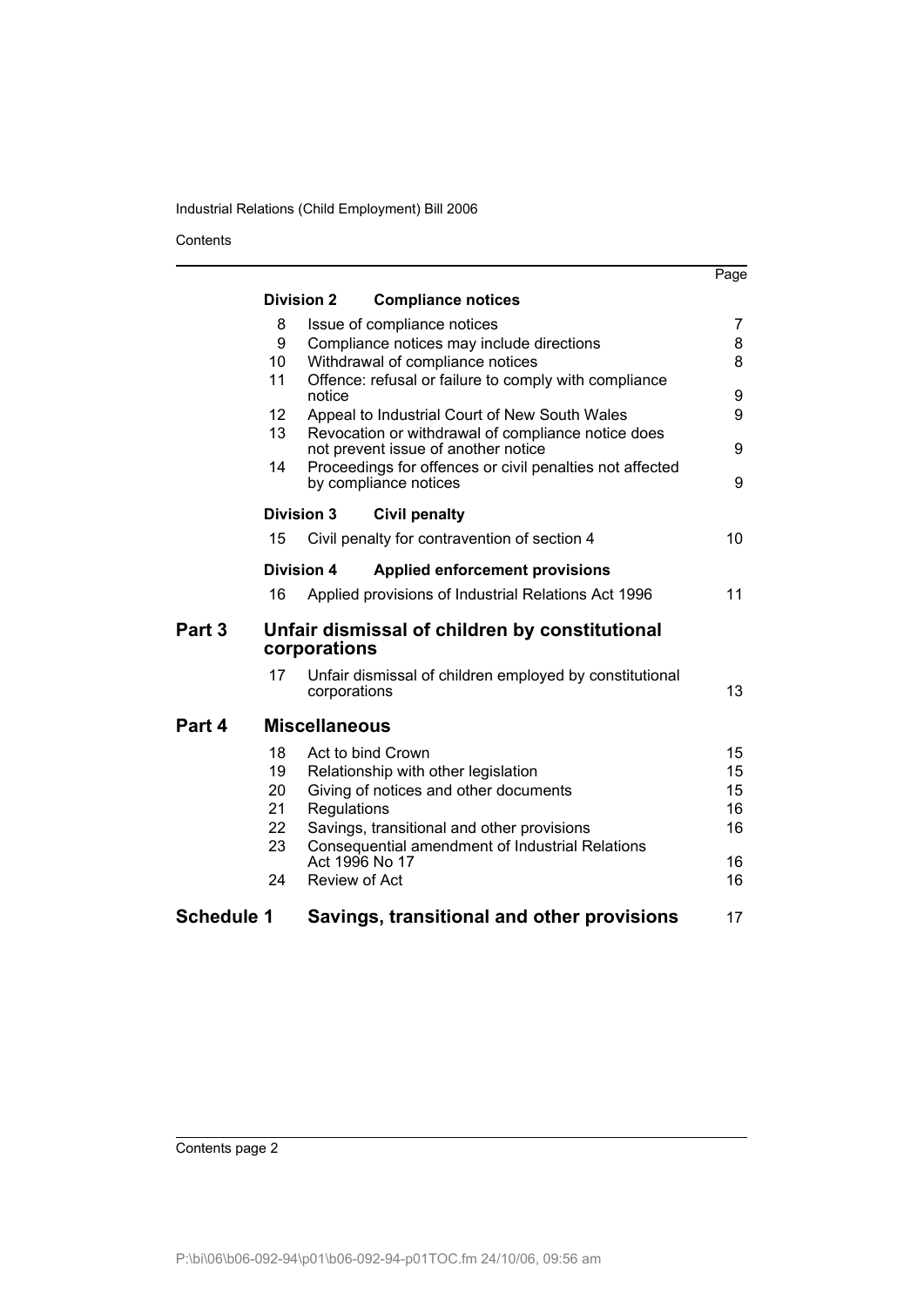

New South Wales

# **Industrial Relations (Child Employment) Bill 2006**

No , 2006

## **A Bill for**

An Act to make provision with respect to the employment of certain children by trading, financial or foreign corporations; to make a consequential amendment to the *Industrial Relations Act 1996*; and for other purposes.

See also the *Industrial Relations Further Amendment Bill 2006* and *Workers Compensation Amendment (Permanent Impairment Benefits) Bill 2006*.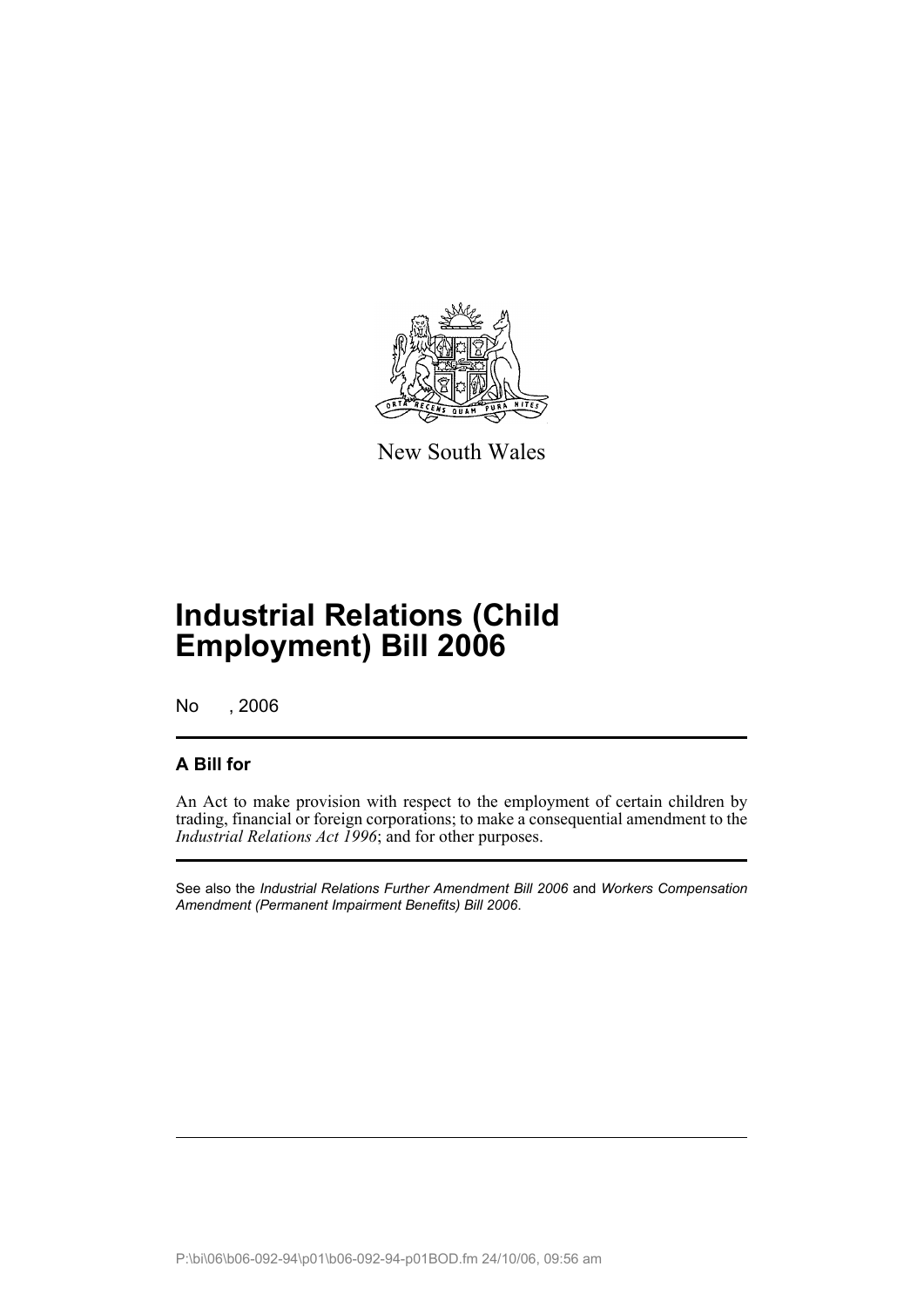Part 1 Preliminary

<span id="page-9-3"></span><span id="page-9-2"></span><span id="page-9-1"></span><span id="page-9-0"></span>

| The Legislature of New South Wales enacts: |                                                                                                                                                                                                                                                       |                                                                                                                                                       | $\mathbf{1}$        |  |  |  |
|--------------------------------------------|-------------------------------------------------------------------------------------------------------------------------------------------------------------------------------------------------------------------------------------------------------|-------------------------------------------------------------------------------------------------------------------------------------------------------|---------------------|--|--|--|
| Part 1                                     |                                                                                                                                                                                                                                                       | <b>Preliminary</b>                                                                                                                                    | $\overline{2}$      |  |  |  |
| 1                                          |                                                                                                                                                                                                                                                       | <b>Name of Act</b>                                                                                                                                    |                     |  |  |  |
|                                            |                                                                                                                                                                                                                                                       | This Act is the <i>Industrial Relations (Child Employment) Act 2006</i> .                                                                             | 4                   |  |  |  |
| $\mathbf{2}$                               |                                                                                                                                                                                                                                                       | <b>Commencement</b>                                                                                                                                   | 5                   |  |  |  |
|                                            | (1)                                                                                                                                                                                                                                                   | This Act commences on the date of assent to this Act, except as<br>provided by subsection (2).                                                        | 6<br>$\overline{7}$ |  |  |  |
|                                            | (2)                                                                                                                                                                                                                                                   | The provisions of Part 2 commence on a day or days to be appointed by<br>proclamation.                                                                | 8<br>9              |  |  |  |
| 3                                          |                                                                                                                                                                                                                                                       | <b>Definitions</b>                                                                                                                                    | 10                  |  |  |  |
|                                            | (1)                                                                                                                                                                                                                                                   | In this Act:                                                                                                                                          | 11                  |  |  |  |
|                                            |                                                                                                                                                                                                                                                       | <b>ABN</b> means an Australian Business Number registered under the A New<br>Tax System (Australian Business Number) Act 1999 of the<br>Commonwealth. | 12<br>13<br>14      |  |  |  |
|                                            |                                                                                                                                                                                                                                                       | ACN has the same meaning as it has in the Corporations Act 2001 of the<br>Commonwealth.                                                               | 15<br>16            |  |  |  |
|                                            |                                                                                                                                                                                                                                                       | <i>affected employer</i> , in relation to a child, means an employer of a child<br>to whose employment section 4 applies.                             | 17<br>18            |  |  |  |
|                                            |                                                                                                                                                                                                                                                       | <i>child</i> means any person who is under the age of 18 years.                                                                                       | 19                  |  |  |  |
|                                            |                                                                                                                                                                                                                                                       | <b>Commission</b> means the Industrial Relations Commission of New South<br>Wales.                                                                    | 20<br>21            |  |  |  |
|                                            |                                                                                                                                                                                                                                                       | compliance notice means a compliance notice issued under Division 2<br>of Part 2.                                                                     | 22<br>23            |  |  |  |
|                                            |                                                                                                                                                                                                                                                       | <i>conditions of employment</i> has the same meaning as it has in the<br><b>Industrial Relations Act 1996.</b>                                        | 24<br>25            |  |  |  |
|                                            |                                                                                                                                                                                                                                                       | constitutional corporation means a corporation to which paragraph 51<br>(xx) of the Commonwealth Constitution applies.                                | 26<br>27            |  |  |  |
|                                            | Note. Paragraph 51 (xx) of the Commonwealth Constitution confers power on<br>the Commonwealth Parliament to make laws with respect to foreign<br>corporations, and trading or financial corporations formed within the limits of the<br>Commonwealth. |                                                                                                                                                       |                     |  |  |  |
|                                            |                                                                                                                                                                                                                                                       | <i>contravene</i> includes fail to comply with.                                                                                                       | 32                  |  |  |  |
|                                            |                                                                                                                                                                                                                                                       | <i>dismissal</i> , in relation to an employee, has the same meaning as it has in<br>Part 6 of Chapter 2 of the Industrial Relations Act 1996.         | 33<br>34            |  |  |  |
|                                            |                                                                                                                                                                                                                                                       | <i>employ</i> means employ an employee within the meaning of the<br>Industrial Relations Act 1996.                                                    | 35<br>36            |  |  |  |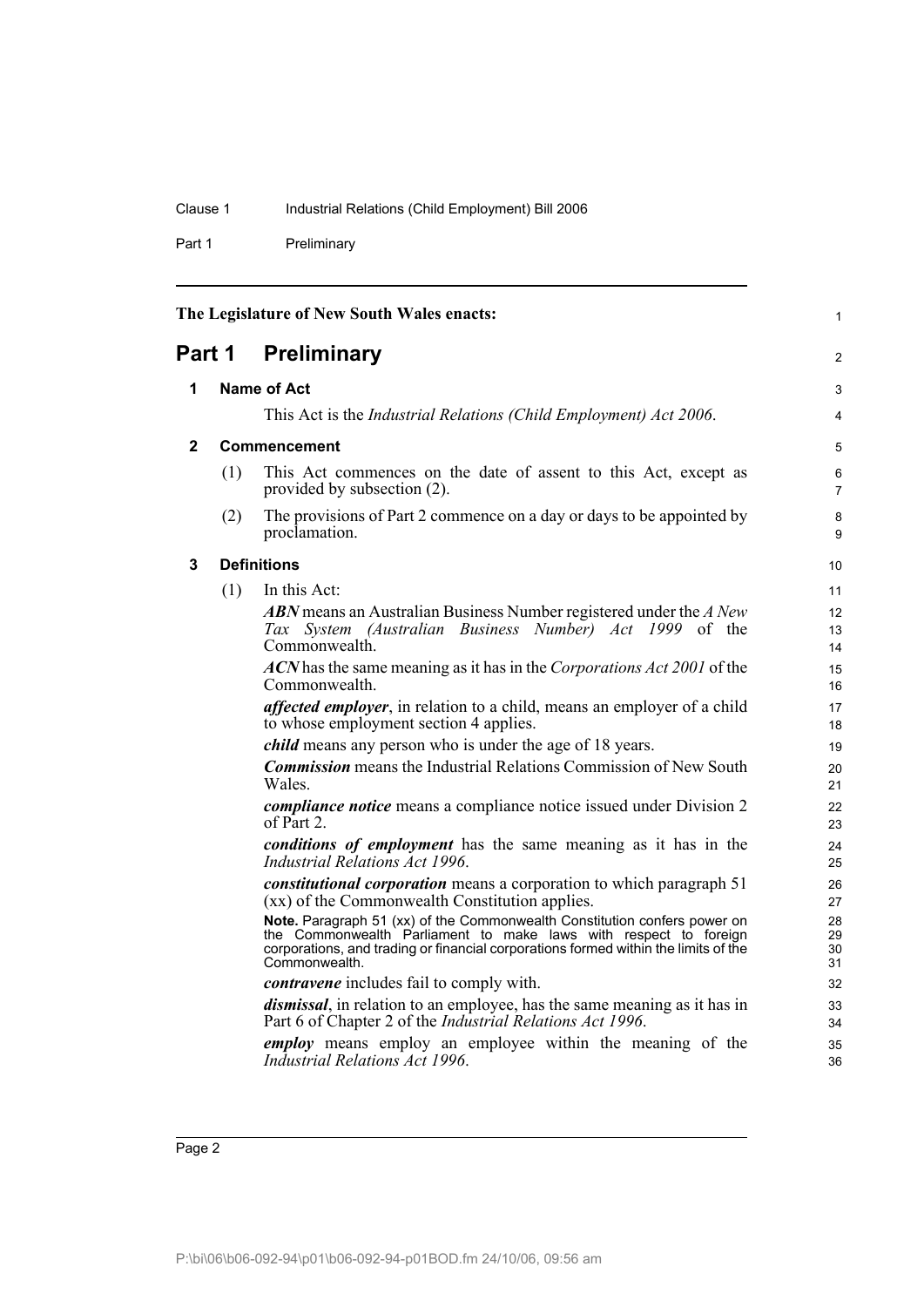Industrial Relations (Child Employment) Bill 2006 Clause 3

Preliminary **Preliminary** Part 1

|       | <i>exercise</i> a function includes perform a duty.                                                                                                                                                               | 3                              |
|-------|-------------------------------------------------------------------------------------------------------------------------------------------------------------------------------------------------------------------|--------------------------------|
|       | <i>function</i> includes a power, authority or duty.                                                                                                                                                              | $\overline{4}$                 |
|       | <i>industrial court</i> means:                                                                                                                                                                                    | 5                              |
| (a)   | the Industrial Court of New South Wales, or                                                                                                                                                                       | 6                              |
| (b)   | if (but only if) the no net detriment principles have been set and<br>published under section 5—a Local Court constituted specially<br>for the purposes of this Act by an Industrial Magistrate sitting<br>alone. | $\overline{7}$<br>8<br>9<br>10 |
|       | <i>industrial organisation</i> has the same meaning as it has in the <i>Industrial</i><br>Relations Act 1996.                                                                                                     | 11<br>12                       |
|       | <b>Industrial Registrar</b> has the same meaning as it has in the <i>Industrial</i><br>Relations Act 1996.                                                                                                        | 13<br>14                       |
|       | <i>industrial relations legislation</i> has the same meaning as it has in the<br>Industrial Relations Act 1996.                                                                                                   | 15<br>16                       |
|       | <i>inspector</i> means an inspector appointed for the purposes of the<br>Industrial Relations Act 1996.                                                                                                           | 17<br>18                       |
|       | <i>introduction day</i> means the day on which the Bill for this Act was first<br>introduced into Parliament.                                                                                                     | 19<br>20                       |
|       | minimum conditions of employment for a child—see section $4(3)$ .                                                                                                                                                 | 21                             |
|       | <i>modification</i> includes addition, exception, omission or substitution.                                                                                                                                       | 22                             |
|       | no net detriment principles—see section 5.                                                                                                                                                                        | 23                             |
| 1996. | <b>premises</b> has the same meaning as it has in the <i>Industrial Relations Act</i>                                                                                                                             | 24<br>25                       |
|       | <b>State award</b> has the same meaning as it has in section 28A of the<br><b>Industrial Relations Act 1996.</b>                                                                                                  | 26<br>27                       |
|       | State industrial instrument means an industrial instrument within the<br>meaning of the <i>Industrial Relations Act 1996</i> .                                                                                    | 28<br>29                       |
|       | Notes included in this Act do not form part of this Act.                                                                                                                                                          | 30                             |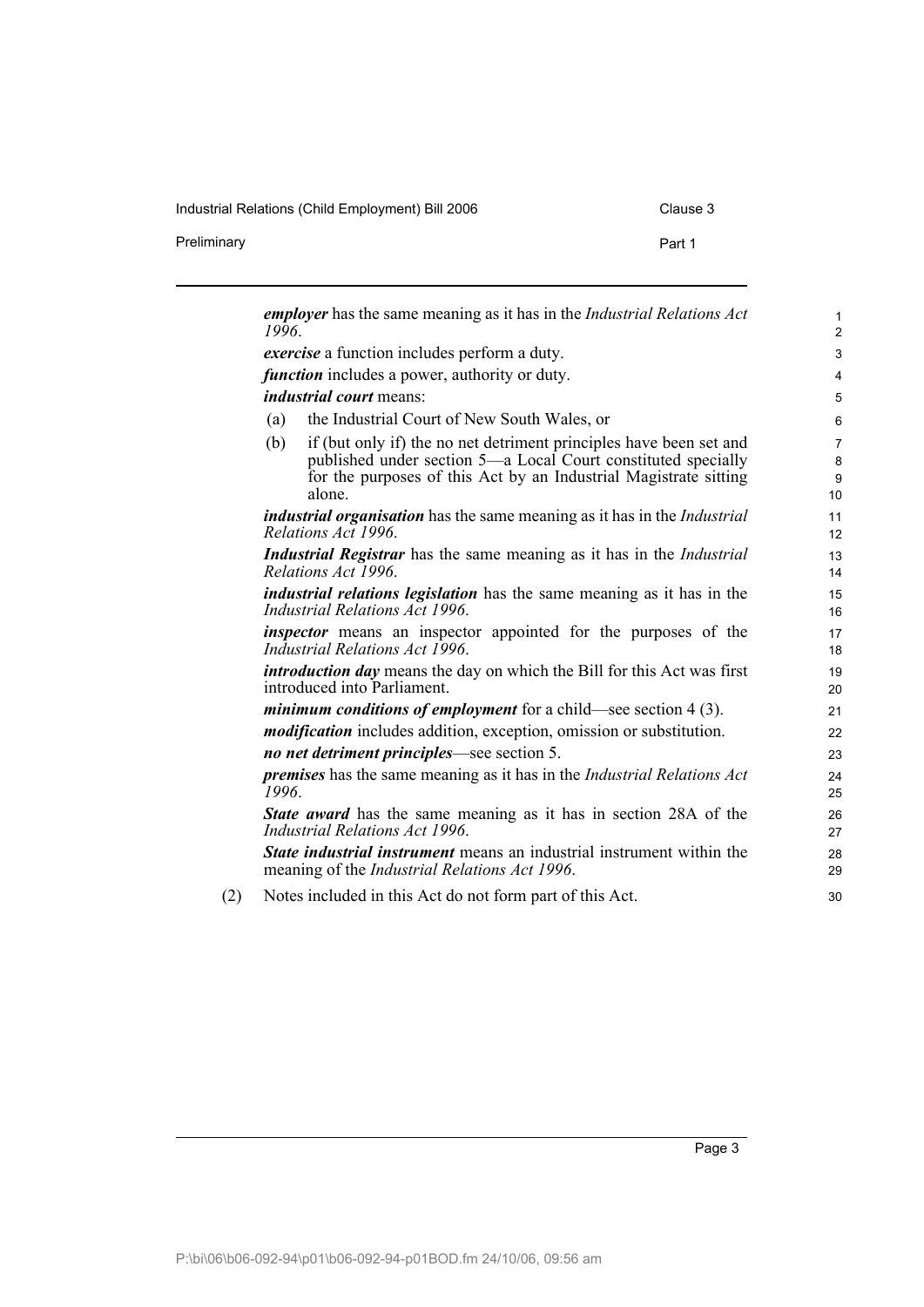### <span id="page-11-0"></span>**Part 2 Minimum conditions of employment for children**

#### <span id="page-11-2"></span><span id="page-11-1"></span>**Division 1 Conditions of employment**

#### **4 Employer to ensure at least minimum conditions provided**

- (1) This section applies to the employment of a child by an employer if:
	- (a) the child is employed under an agreement or other arrangement entered into on or after 27 March 2006, and

1  $\mathfrak{p}$ 

3

- (b) the employer of the child is a constitutional corporation that is not bound by a State industrial instrument with respect to the employment of the child, and
- (c) a State award is in force that covers employees performing similar work to that performed by the child (a *comparable State award*) and that award does not bind the employer in respect of the employment of the child.
- (2) An employer of a child to whose employment this section applies (an *affected employer*) must ensure that:
	- (a) the child is provided with the same conditions of employment as the minimum conditions of employment for the child, or
	- (b) if the conditions of employment provided to the child are different to the minimum conditions of employment for the child—the conditions of employment provided to the child do not, on balance, result in a net detriment to the child when compared to the minimum conditions of employment.

**Note.** A contravention of this section by an affected employer of a child may expose the employer to a civil penalty under section 15.

- (3) The *minimum conditions of employment* for a child are:
	- (a) the conditions of employment for employees performing similar work to that performed by the child for which provision is made from time to time in the comparable State award, and
	- (b) such other conditions of employment for which the industrial relations legislation makes provision that would have applied to the employment of the child if the employer of the child were bound by the comparable State award.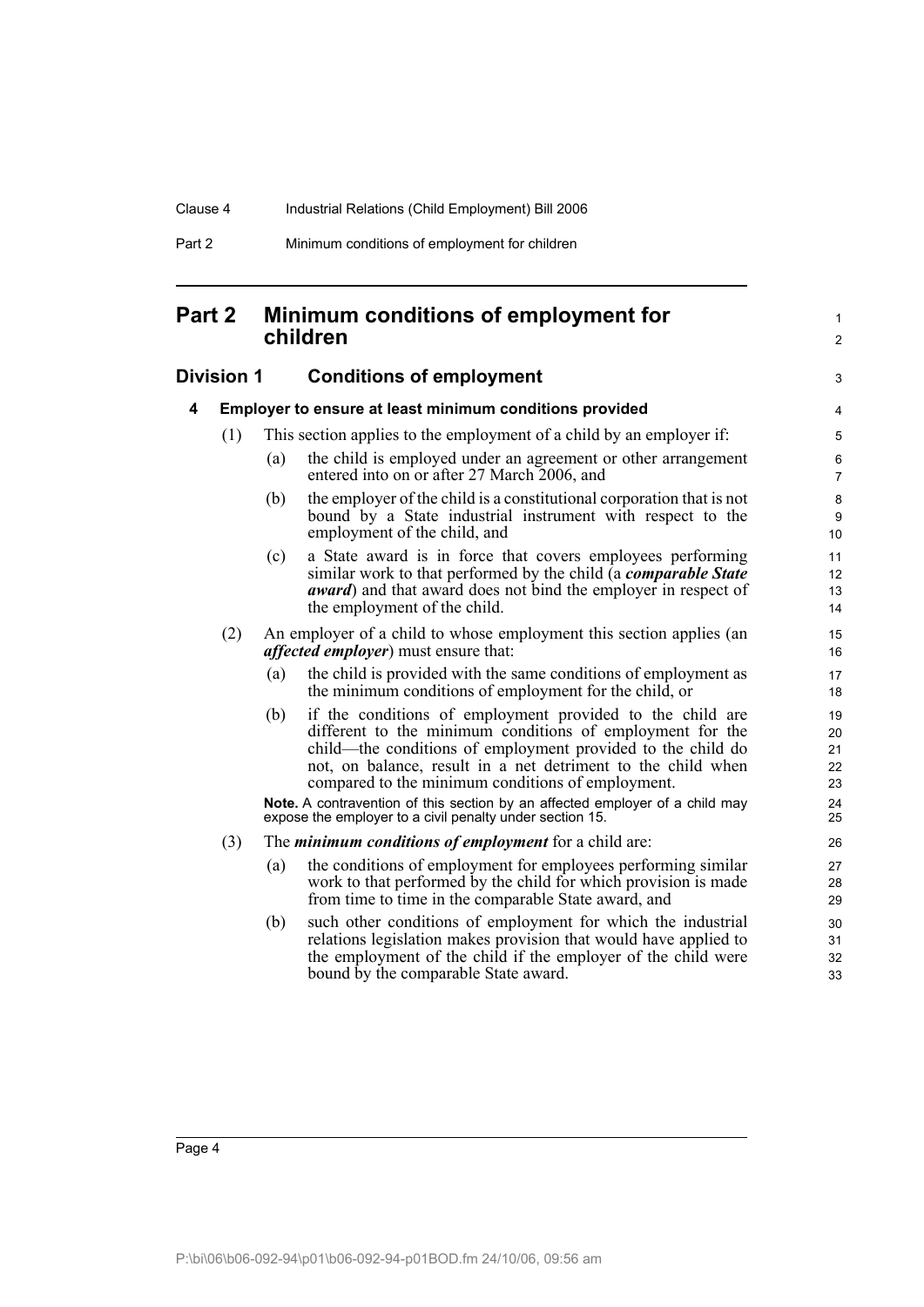| Industrial Relations (Child Employment) Bill 2006 | Clause 5 |
|---------------------------------------------------|----------|
| Minimum conditions of employment for children     | Part 2   |

<span id="page-12-0"></span>

|   | (4) |     | In determining whether or not an affected employer of a child has<br>provided the child with conditions of employment that, on balance,<br>result in a net detriment to the child when compared to the minimum<br>conditions of employment for the child, an industrial court is to take into<br>account the following matters:                                                                              | $\mathbf{1}$<br>$\overline{2}$<br>3<br>$\overline{\mathbf{4}}$<br>5 |
|---|-----|-----|--------------------------------------------------------------------------------------------------------------------------------------------------------------------------------------------------------------------------------------------------------------------------------------------------------------------------------------------------------------------------------------------------------------|---------------------------------------------------------------------|
|   |     | (a) | the no net detriment principles set by the Commission from time<br>to time,                                                                                                                                                                                                                                                                                                                                  | 6<br>$\overline{7}$                                                 |
|   |     | (b) | any other matter that the court considers relevant.                                                                                                                                                                                                                                                                                                                                                          | 8                                                                   |
|   | (5) |     | For the avoidance of doubt, nothing in this section requires an affected<br>employer of a child to provide a condition of employment to the child if<br>the employer is already required to provide the same condition by or<br>under another law of the State.                                                                                                                                              | 9<br>10<br>11<br>12                                                 |
| 5 |     |     | Full Bench of Commission to set no net detriment principles                                                                                                                                                                                                                                                                                                                                                  | 13                                                                  |
|   | (1) |     | A Full Bench of the Commission is required to set principles (the no net<br><i>detriment principles</i> ) to be followed by an industrial court in<br>determining whether or not an affected employer of a child has provided<br>the child with conditions of employment that, on balance, result in a net<br>detriment to the child when compared to the minimum conditions of<br>employment for the child. | 14<br>15<br>16<br>17<br>18<br>19                                    |
|   | (2) |     | In determining those principles, the Full Bench of the Commission is to<br>have regard, in particular, to the following:                                                                                                                                                                                                                                                                                     | 20<br>21                                                            |
|   |     | (a) | evidence about the kinds of occupations and industries in which<br>children are employed,                                                                                                                                                                                                                                                                                                                    | 22<br>23                                                            |
|   |     | (b) | the State awards that apply to those occupations and industries,                                                                                                                                                                                                                                                                                                                                             | 24                                                                  |
|   |     | (c) | any industrial relations legislation that may apply generally to the<br>employment of children,                                                                                                                                                                                                                                                                                                              | 25<br>26                                                            |
|   |     | (d) | any provisions of any such State awards or industrial relations<br>legislation that operate to provide conditions of employment that<br>are particularly important for ensuring the well-being of children<br>who are employed,                                                                                                                                                                              | 27<br>28<br>29<br>30                                                |
|   |     | (e) | the provision of any other laws of the State that may be relevant<br>to the employment of children or to their well-being while<br>employed (for example, laws dealing with occupational safety,<br>education or child protection).                                                                                                                                                                          | 31<br>32<br>33<br>34                                                |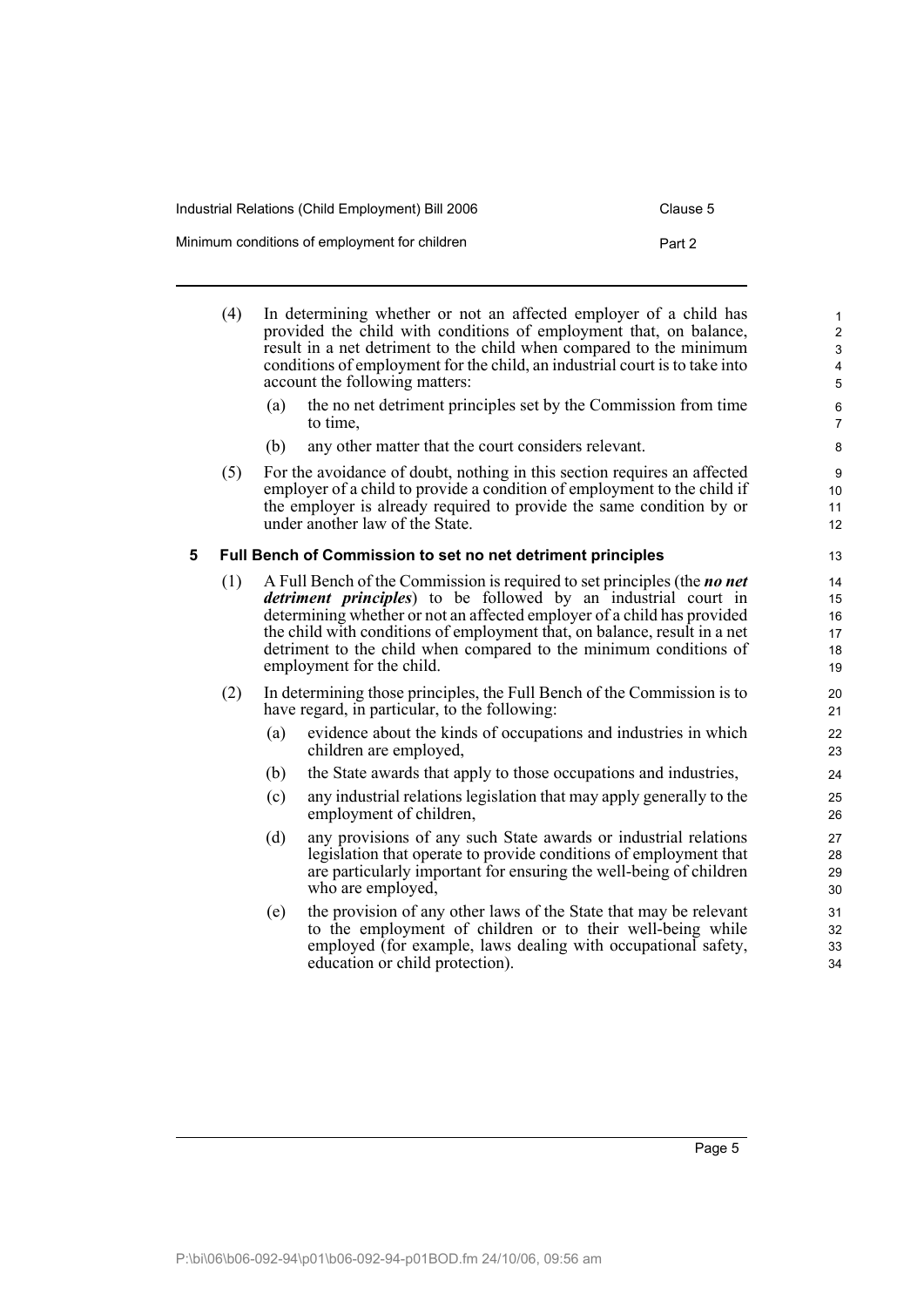Part 2 Minimum conditions of employment for children

<span id="page-13-1"></span><span id="page-13-0"></span>

|   | (3) | Without limiting subsection $(1)$ or $(2)$ , the Full Bench of the<br>Commission may determine that a particular condition or conditions of<br>employment of the kind referred to in subsection $(2)$ (d) is or are of such<br>importance for ensuring the well-being of children who are employed<br>that a failure to provide that condition or those conditions will of itself<br>result in a net detriment to the child when compared to the minimum<br>conditions of employment for the child.                                                                    | 1<br>$\overline{2}$<br>3<br>4<br>5<br>6<br>$\overline{7}$ |
|---|-----|------------------------------------------------------------------------------------------------------------------------------------------------------------------------------------------------------------------------------------------------------------------------------------------------------------------------------------------------------------------------------------------------------------------------------------------------------------------------------------------------------------------------------------------------------------------------|-----------------------------------------------------------|
|   | (4) | A Full Bench of the Commission is to review the no net detriment<br>principles at least once every 3 years.                                                                                                                                                                                                                                                                                                                                                                                                                                                            | 8<br>9                                                    |
|   | (5) | The no net detriment principles may be set or reviewed on the<br>application of the Minister or on the Commission's own initiative.                                                                                                                                                                                                                                                                                                                                                                                                                                    | 10<br>11                                                  |
|   | (6) | Industrial organisations are entitled to be notified of any proceedings of<br>a Full Bench under this section and to make submissions on the setting<br>or review of the no net detriment principles.                                                                                                                                                                                                                                                                                                                                                                  | 12<br>13<br>14                                            |
|   | (7) | The Industrial Registrar is to publish the no net detriment principles:                                                                                                                                                                                                                                                                                                                                                                                                                                                                                                | 15                                                        |
|   |     | if Part 11 (NSW industrial relations website) of Chapter 4 (as<br>(a)<br>inserted by the Industrial Relations Further Amendment Act<br>2006) has not commenced—in the Industrial Gazette, or                                                                                                                                                                                                                                                                                                                                                                           | 16<br>17<br>18                                            |
|   |     | if that Part has commenced—on the NSW industrial relations<br>(b)<br>website.                                                                                                                                                                                                                                                                                                                                                                                                                                                                                          | 19<br>20                                                  |
|   | (8) | The initial no net detriment principles are to be set and published under<br>this section within 6 months after the commencement of this section.                                                                                                                                                                                                                                                                                                                                                                                                                      | 21<br>22                                                  |
| 6 |     | Exhibition of comparable State awards in workplace                                                                                                                                                                                                                                                                                                                                                                                                                                                                                                                     | 23                                                        |
|   |     | An affected employer of any child must cause a copy of the comparable<br>State award (or the latest official reprint of the award) that is applicable<br>for the purposes of section 4 to the employment of the child at any<br>premises to be exhibited in a conspicuous place at those premises.<br>Maximum penalty: 10 penalty units.<br>Note. Part 6 of Chapter 7 of the Industrial Relations Act 1996 (as applied to and<br>for the purposes of this Part by section 16) makes provision with respect to the<br>bringing of criminal and other legal proceedings. | 24<br>25<br>26<br>27<br>28<br>29<br>30<br>31              |
| 7 |     | <b>Record-keeping requirements</b>                                                                                                                                                                                                                                                                                                                                                                                                                                                                                                                                     | 32                                                        |
|   | (1) | For each child for whom an employer is an affected employer, the<br>employer is to ensure that records are kept of the following matters:                                                                                                                                                                                                                                                                                                                                                                                                                              | 33<br>34                                                  |
|   |     | the name of the employer,<br>(a)                                                                                                                                                                                                                                                                                                                                                                                                                                                                                                                                       | 35                                                        |
|   |     | the ACN (if any) and ABN of the employer,<br>(b)                                                                                                                                                                                                                                                                                                                                                                                                                                                                                                                       | 36                                                        |
|   |     | the name of the child,<br>(c)                                                                                                                                                                                                                                                                                                                                                                                                                                                                                                                                          | 37                                                        |
|   |     | the date of birth of the child as provided to the employer,<br>(d)                                                                                                                                                                                                                                                                                                                                                                                                                                                                                                     | 38                                                        |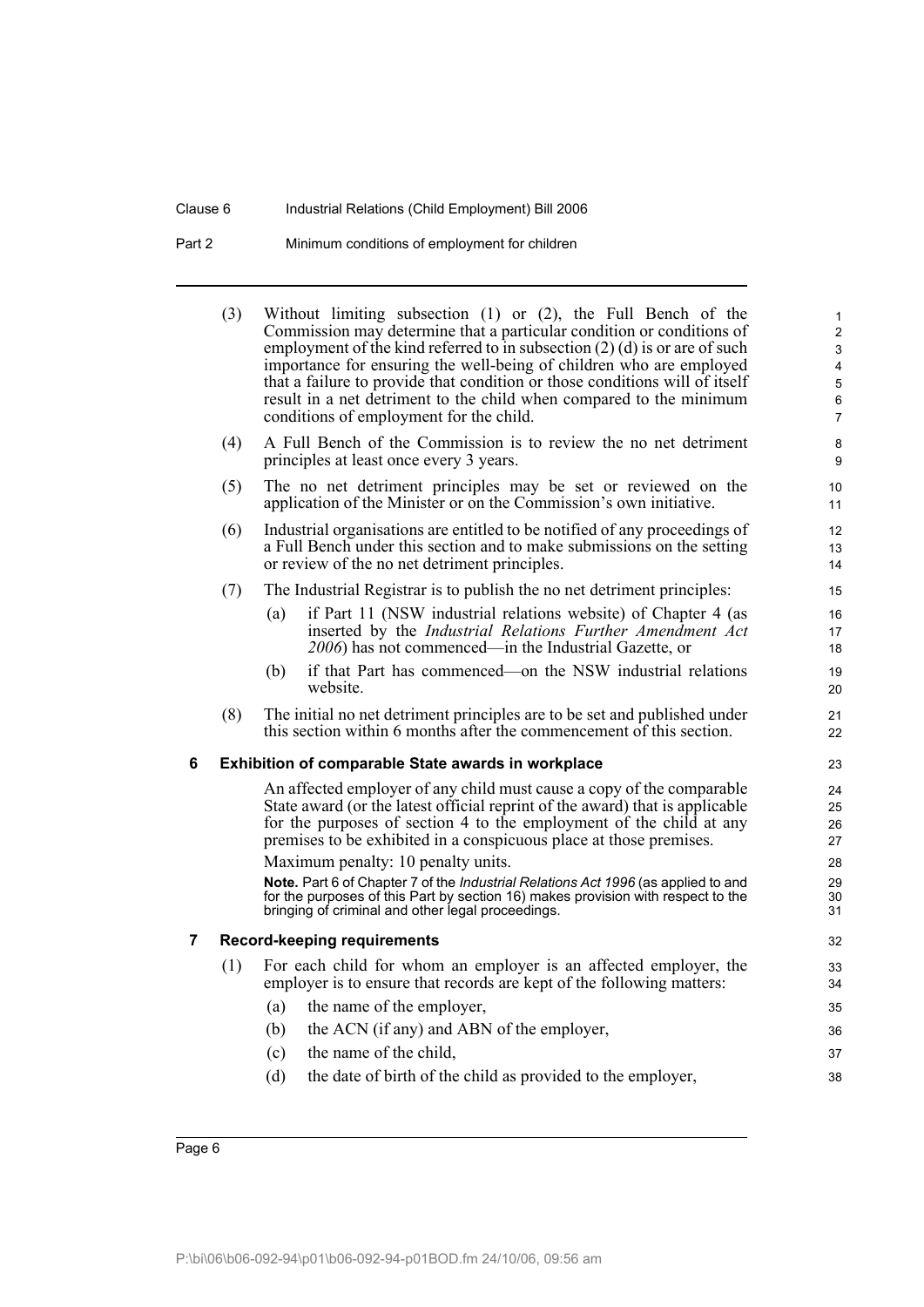| Minimum conditions of employment for children | Part 2 |
|-----------------------------------------------|--------|

<span id="page-14-1"></span><span id="page-14-0"></span>

|   |                   | (e) | the date on which the child's employment began,                                                                                                                        | $\mathbf{1}$             |
|---|-------------------|-----|------------------------------------------------------------------------------------------------------------------------------------------------------------------------|--------------------------|
|   |                   | (f) | whether the child's employment is full-time or part-time,                                                                                                              | $\overline{2}$           |
|   |                   | (g) | whether the child's employment is permanent, temporary or<br>casual,                                                                                                   | 3<br>$\overline{4}$      |
|   |                   | (h) | any remuneration paid to the child,                                                                                                                                    | 5                        |
|   |                   | (i) | the days on which the child works for the employer (including the<br>starting and finishing times and the total number of hours worked<br>on each day),                | 6<br>$\overline{7}$<br>8 |
|   |                   | (i) | if the child's employment is terminated—the date on which the<br>child's employment is terminated,                                                                     | 9<br>10                  |
|   |                   | (k) | such other matters concerning the employment of the child as<br>may be prescribed by the regulations.                                                                  | 11<br>12                 |
|   | (2)               |     | The records are to be kept in the manner and form prescribed by the<br>regulations.                                                                                    | 13<br>14                 |
|   | (3)               |     | The employer must ensure that the records are kept for a period of at<br>least 6 years.                                                                                | 15<br>16                 |
|   | (4)               |     | The regulations may make provision for or with respect to the transfer<br>of any such records, or copies of any such records, to the successor of<br>an employer.      | 17<br>18<br>19           |
|   | (5)               |     | A person who contravenes this section or the regulations under this<br>section is guilty of an offence.                                                                | 20<br>21                 |
|   |                   |     | Maximum penalty: 20 penalty units.                                                                                                                                     | 22                       |
|   |                   |     | Note. The following provisions of the Industrial Relations Act 1996 (as applied<br>to and for the purposes of this Part by section 16) should be noted:                | 23<br>24                 |
|   |                   | (a) | Section 385 (as applied) enables an inspector to require an employer to<br>produce records required to be kept under this section to the inspector<br>for examination. | 25<br>26<br>27           |
|   |                   | (b) | Section 387 (as applied) makes it an offence to fail, without reasonable<br>excuse, to comply with a requirement of an inspector.                                      | 28<br>29                 |
|   |                   | (c) | Part 6 of Chapter 7 (as applied) makes provision with respect to the<br>bringing of criminal and other legal proceedings.                                              | 30<br>31                 |
|   | <b>Division 2</b> |     | <b>Compliance notices</b>                                                                                                                                              | 32                       |
| 8 |                   |     | <b>Issue of compliance notices</b>                                                                                                                                     | 33                       |
|   | (1)               |     | If an inspector is of the opinion that an affected employer of a child:                                                                                                | 34                       |
|   |                   | (a) | is contravening section 4, or                                                                                                                                          | 35                       |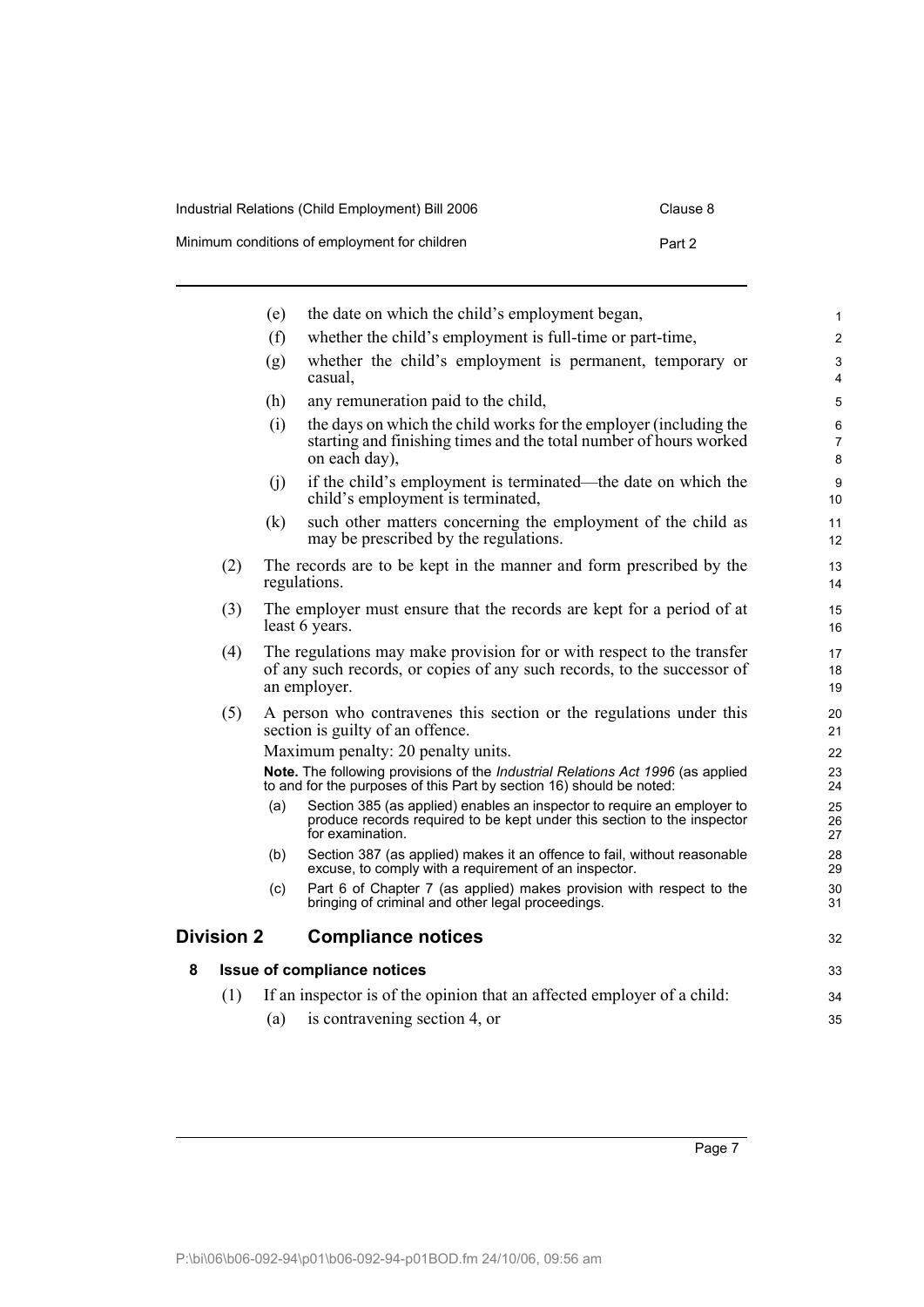Part 2 Minimum conditions of employment for children

(b) has contravened section 4 in circumstances that make it likely that the contravention will continue or be repeated,

the inspector may issue to the employer a notice (in the form, if any, prescribed by the regulations) requiring the employer to remedy the contravention or the matters occasioning it within the period specified in the notice.

- (2) The period within which an affected employer of a child is required by a compliance notice to remedy a contravention or the matters occasioning the contravention must be at least a period of 14 days after the issue of the notice.
- (3) However, an inspector may specify a period that is less than 14 days after the issue of the compliance notice if satisfied that it is reasonably practicable for the employer to comply with the requirements imposed by the notice by the end of that period.
- (4) A compliance notice must:
	- (a) state that the inspector is of the opinion referred to in subsection (1), and
	- (b) state the reasons for that opinion, and
	- (c) include information about appeal rights under this Division against the notice.

#### <span id="page-15-0"></span>**9 Compliance notices may include directions**

- (1) An inspector may include in a compliance notice directions as to the measures to be taken to remedy any contravention or matter to which the notice relates or to otherwise comply with the notice.
- (2) Without limiting subsection (1), any such direction may offer the person to whom it is issued a choice of ways in which to remedy the contravention or matter or to comply with the notice.

#### <span id="page-15-1"></span>**10 Withdrawal of compliance notices**

- (1) A compliance notice may be withdrawn at any time by the inspector who issued the notice (or by another inspector authorised to do so, whether in the particular case or generally for the purposes of this section, by the Director-General of the Department of Commerce) if the inspector is satisfied that the notice was issued in error or is incorrect in some respect.
- (2) The withdrawal has effect when notice of the withdrawal is given to the person to whom the notice was issued.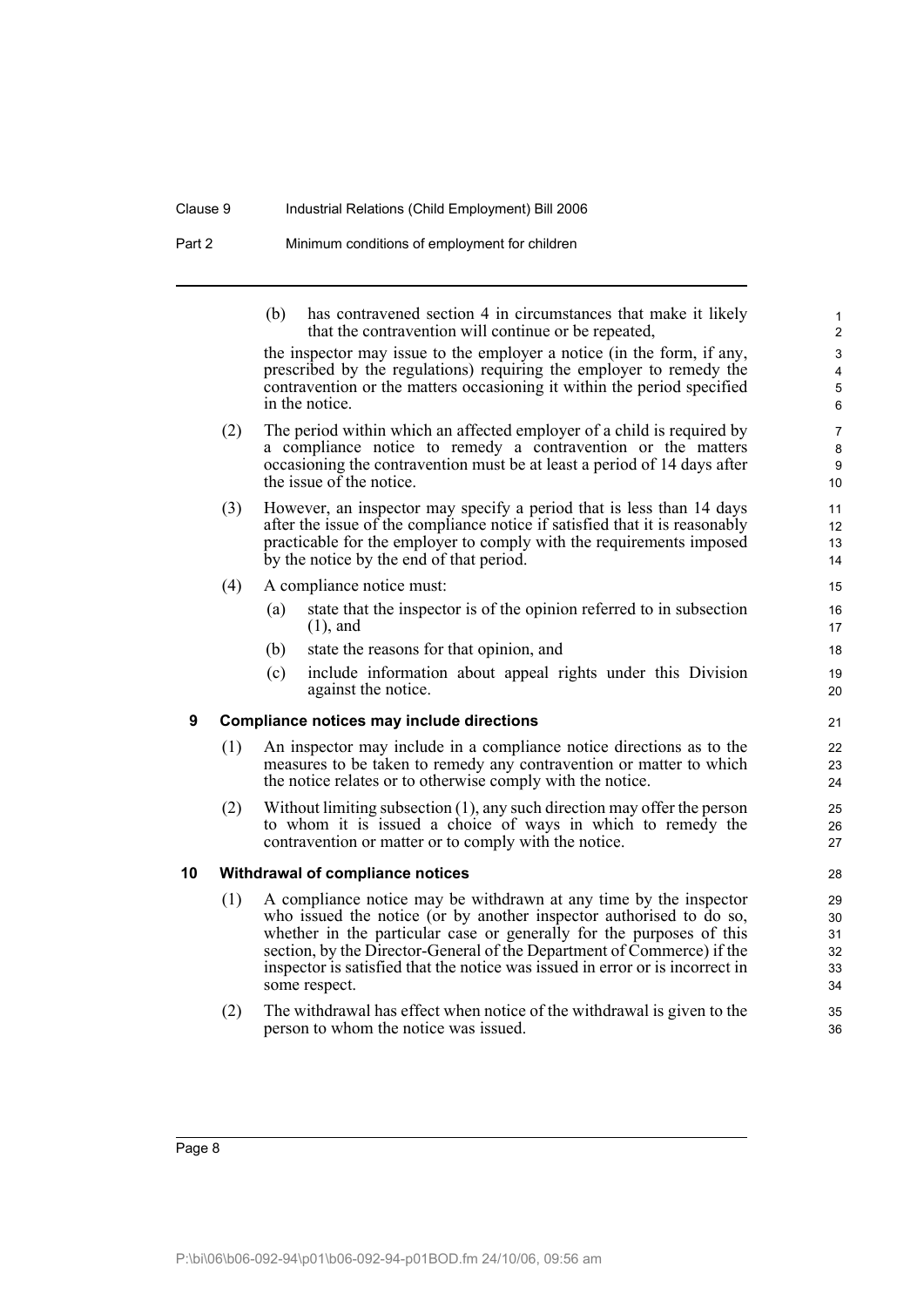| Industrial Relations (Child Employment) Bill 2006 | Clause 11 |
|---------------------------------------------------|-----------|
| Minimum conditions of employment for children     | Part 2    |

<span id="page-16-3"></span><span id="page-16-2"></span><span id="page-16-1"></span><span id="page-16-0"></span>

| 11 |         | Offence: refusal or failure to comply with compliance notice                                                                                                                                                                                                      | $\mathbf{1}$                                       |
|----|---------|-------------------------------------------------------------------------------------------------------------------------------------------------------------------------------------------------------------------------------------------------------------------|----------------------------------------------------|
|    |         | An affected employer who, without reasonable excuse, refuses or fails<br>to comply with a requirement imposed by a compliance notice issued to<br>the employer is guilty of an offence.                                                                           | $\overline{2}$<br>3<br>4                           |
|    |         | Maximum penalty: 100 penalty units.<br>Note. Part 6 of Chapter 7 of the Industrial Relations Act 1996 (as applied to and<br>for the purposes of this Part by section 16) makes provision with respect to the<br>bringing of criminal and other legal proceedings. | $\sqrt{5}$<br>$\,6\,$<br>$\overline{7}$<br>$\bf 8$ |
| 12 |         | <b>Appeal to Industrial Court of New South Wales</b>                                                                                                                                                                                                              | 9                                                  |
|    | (1)     | A person to whom a compliance notice is issued may appeal against the<br>notice to the Industrial Court of New South Wales.                                                                                                                                       | 10<br>11                                           |
|    | (2)     | An appeal to the Industrial Court under this section does not operate to<br>stay the notice the subject of the appeal except as otherwise ordered by<br>the Court.                                                                                                | 12<br>13<br>14                                     |
|    | (3)     | The Industrial Court may, on the appeal, confirm the notice, vary it or<br>revoke it.                                                                                                                                                                             | 15<br>16                                           |
|    | (4)     | If the Industrial Court confirms a compliance notice, the Court may also<br>in the same proceedings determine any application made under section<br>15 for a civil penalty in respect of the contravention of section 4 to<br>which the notice relates.           | 17<br>18<br>19<br>20                               |
|    | (5)     | Regulations may be made for or with respect to appeals under this<br>section, including the time and manner in which such an appeal is to be<br>made.                                                                                                             | 21<br>22<br>23                                     |
|    | (6)     | Without limiting subsection (5), the regulations may apply (whether<br>with or without modification) provisions of the <i>Industrial Relations Act</i><br>1996 and the regulations under that Act for or with respect to appeals<br>under this section.           | 24<br>25<br>26<br>27                               |
| 13 |         | Revocation or withdrawal of compliance notice does not prevent issue<br>of another notice                                                                                                                                                                         | 28<br>29                                           |
|    |         | The revocation or withdrawal of a compliance notice does not prevent<br>the issue of another compliance notice.                                                                                                                                                   | 30<br>31                                           |
| 14 | notices | Proceedings for offences or civil penalties not affected by compliance                                                                                                                                                                                            | 32<br>33                                           |
|    |         | The issue, variation, revocation or withdrawal of a compliance notice<br>does not affect any proceedings for an offence against this Act or for the<br>recovery of a civil penalty in connection with any matter in respect of<br>which the notice was issued.    | 34<br>35<br>36<br>37                               |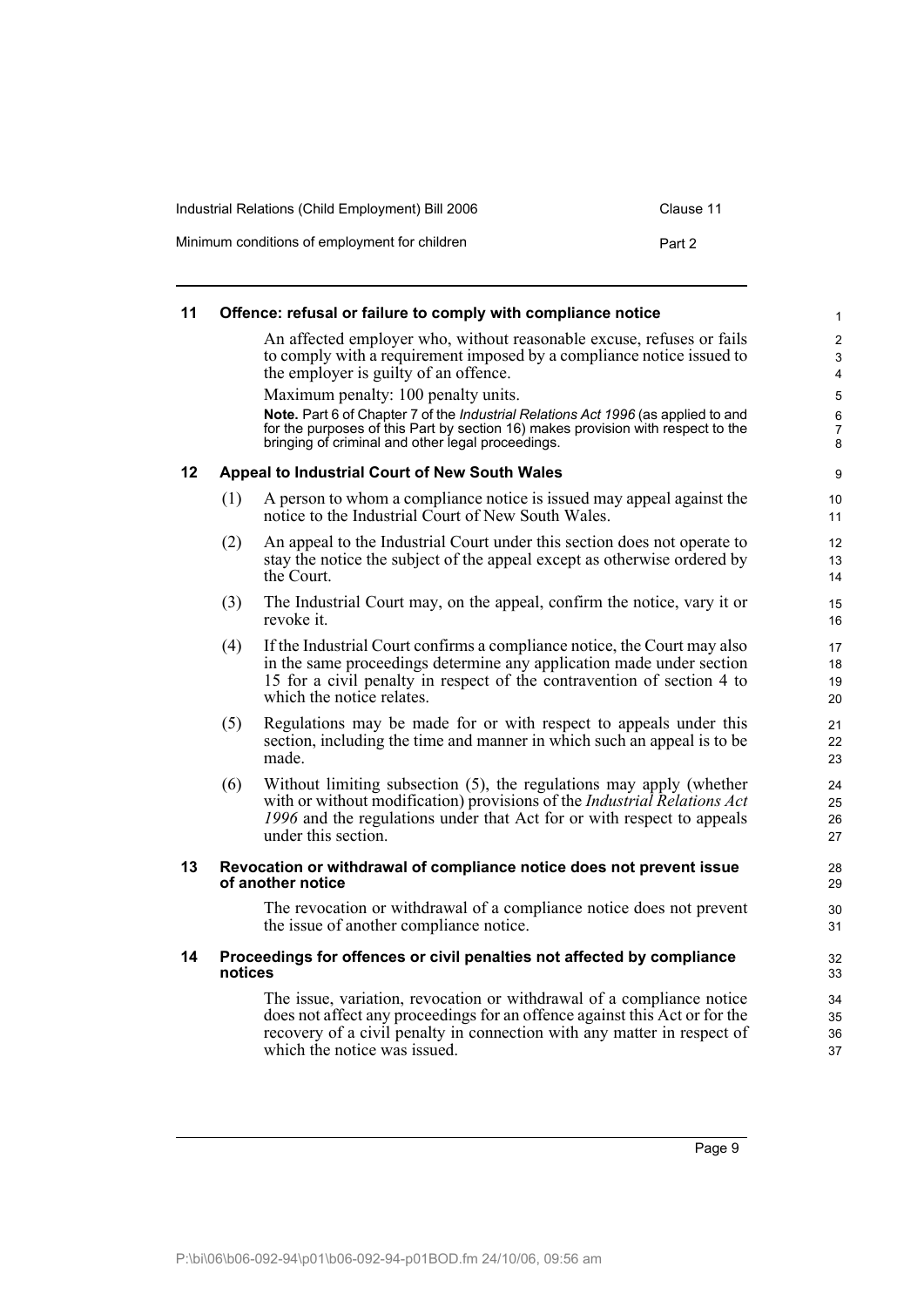<span id="page-17-1"></span><span id="page-17-0"></span>

| <b>Division 3</b><br><b>Civil penalty</b> |                                                                                                                                                                                                                                                                     |                                                                                                                                                                                                  | $\mathbf{1}$                                                                                                                                                                                                                                                                                         |                      |  |
|-------------------------------------------|---------------------------------------------------------------------------------------------------------------------------------------------------------------------------------------------------------------------------------------------------------------------|--------------------------------------------------------------------------------------------------------------------------------------------------------------------------------------------------|------------------------------------------------------------------------------------------------------------------------------------------------------------------------------------------------------------------------------------------------------------------------------------------------------|----------------------|--|
| 15                                        |                                                                                                                                                                                                                                                                     |                                                                                                                                                                                                  | Civil penalty for contravention of section 4                                                                                                                                                                                                                                                         | $\overline{c}$       |  |
| (1)                                       |                                                                                                                                                                                                                                                                     |                                                                                                                                                                                                  | If an industrial court is satisfied that an affected employer of a child has<br>contravened section 4, it may order the employer to pay a pecuniary<br>penalty not exceeding \$10,000 ( <i>a civil penalty</i> ).                                                                                    | 3<br>4<br>5          |  |
|                                           | (2)<br>Proceedings for a civil penalty may be instituted by an inspector.<br>Note. A civil penalty may also be sought in proceedings on an appeal under<br>section 12. See section 12 (4).                                                                          |                                                                                                                                                                                                  |                                                                                                                                                                                                                                                                                                      |                      |  |
|                                           | (3)                                                                                                                                                                                                                                                                 |                                                                                                                                                                                                  | Proceedings for a civil penalty may be instituted within 6 years after the<br>contravention.                                                                                                                                                                                                         | 9<br>10              |  |
|                                           | (4)                                                                                                                                                                                                                                                                 | penalty.                                                                                                                                                                                         | To avoid doubt, the rules of evidence apply to proceedings for a civil                                                                                                                                                                                                                               | 11<br>12             |  |
|                                           | (5)<br>Evidence given in proceedings for the recovery of money under Part 2<br>of Chapter 7 of the <i>Industrial Relations Act 1996</i> (as applied to and for<br>the purposes of this Part by section 16) is not admissible in proceedings<br>for a civil penalty. |                                                                                                                                                                                                  |                                                                                                                                                                                                                                                                                                      | 13<br>14<br>15<br>16 |  |
|                                           | (6)                                                                                                                                                                                                                                                                 | In determining the amount of the pecuniary penalty that an affected<br>employer of a child should be ordered to pay, the industrial court may<br>take into account any of the following matters: |                                                                                                                                                                                                                                                                                                      |                      |  |
|                                           |                                                                                                                                                                                                                                                                     | (a)                                                                                                                                                                                              | whether or not the employer has made a reasonable effort to<br>provide the child with the minimum conditions of employment<br>for the child,                                                                                                                                                         | 20<br>21<br>22       |  |
|                                           |                                                                                                                                                                                                                                                                     | (b)                                                                                                                                                                                              | whether or not the child understood and consented to the<br>provision of the conditions of employment that the employer has<br>actually provided to the child,                                                                                                                                       | 23<br>24<br>25       |  |
|                                           |                                                                                                                                                                                                                                                                     | (c)                                                                                                                                                                                              | any other matter that the court considers relevant.                                                                                                                                                                                                                                                  | 26                   |  |
|                                           | (7)                                                                                                                                                                                                                                                                 |                                                                                                                                                                                                  | In any proceedings for a civil penalty, the industrial court may award<br>costs to either party and assess the amount of those costs. Costs cannot<br>be awarded against the prosecutor except in the circumstances in which<br>costs can be awarded against the prosecutor in criminal proceedings. | 27<br>28<br>29<br>30 |  |
|                                           | (8)                                                                                                                                                                                                                                                                 |                                                                                                                                                                                                  | The following provisions apply to contraventions of section 4 and to<br>proceedings for a civil penalty for such a contravention in the same way<br>as they apply to criminal proceedings for an offence against the<br>Industrial Relations Act 1996:                                               | 31<br>32<br>33<br>34 |  |
|                                           | Sections 400-403 of the Industrial Relations Act 1996 (as applied<br>(a)<br>to and for the purposes of this Part by section 16).                                                                                                                                    |                                                                                                                                                                                                  | 35<br>36                                                                                                                                                                                                                                                                                             |                      |  |
|                                           |                                                                                                                                                                                                                                                                     | (b)                                                                                                                                                                                              | The provisions of any Act relating to the recovery of penalties<br>imposed for an offence.                                                                                                                                                                                                           | 37<br>38             |  |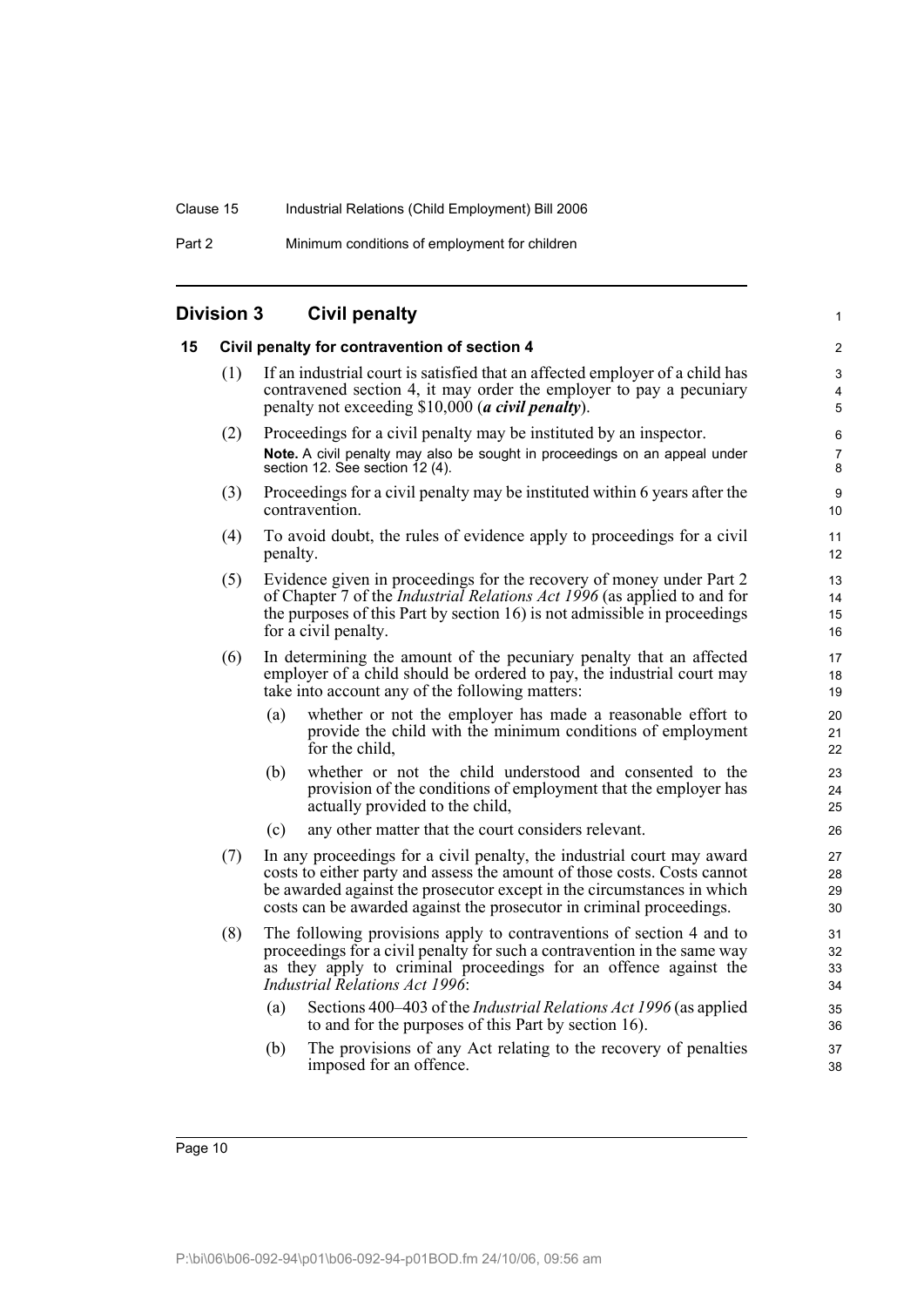| Industrial Relations (Child Employment) Bill 2006 | Clause 16 |
|---------------------------------------------------|-----------|
| Minimum conditions of employment for children     | Part 2    |

<span id="page-18-1"></span><span id="page-18-0"></span>

|    |                                                            | (c) | Any provision of this or any other Act relating to criminal<br>proceedings that is applied to this section by the regulations<br>(whether with or without modification).                     | $\mathbf{1}$<br>$\overline{2}$<br>3 |
|----|------------------------------------------------------------|-----|----------------------------------------------------------------------------------------------------------------------------------------------------------------------------------------------|-------------------------------------|
|    | <b>Division 4</b><br><b>Applied enforcement provisions</b> |     | $\overline{4}$                                                                                                                                                                               |                                     |
| 16 |                                                            |     | Applied provisions of Industrial Relations Act 1996                                                                                                                                          | 5                                   |
|    | (1)                                                        |     | The following provisions of the Industrial Relations Act 1996 and the<br>regulations made under that Act apply to and for the purposes of this<br>Part (the applied enforcement provisions): | 6<br>$\overline{7}$<br>8            |
|    |                                                            | (a) | section 162A (Transfer of certain proceedings to Industrial<br>Magistrates),                                                                                                                 | 9<br>10                             |
|    |                                                            | (b) | section 181 $(2)$ $(d)$ ,                                                                                                                                                                    | 11                                  |
|    |                                                            | (c) | section 197 (Appeals from Local Court),                                                                                                                                                      | 12                                  |
|    |                                                            | (d) | Part 1 of Chapter 7 (Breach of industrial instruments), other than<br>sections 357 and 361,                                                                                                  | 13<br>14                            |
|    |                                                            | (e) | Part 2 of Chapter 7 (Recovery of remuneration and other<br>amounts), other than section 380,                                                                                                 | 15<br>16                            |
|    |                                                            | (f) | Part 4 of Chapter 7 (Inspectors and their powers),                                                                                                                                           | 17                                  |
|    |                                                            | (g) | Part 5 of Chapter 7 (Evidentiary provisions),                                                                                                                                                | 18                                  |
|    |                                                            | (h) | Part 6 of Chapter 7 (Criminal and other legal proceedings),                                                                                                                                  | 19                                  |
|    |                                                            | (i) | any other provision prescribed by the regulations.                                                                                                                                           | 20                                  |
|    | (2)                                                        |     | Accordingly, the applied enforcement provisions have effect as if they<br>formed part of this Act.                                                                                           | 21<br>22                            |
|    | (3)                                                        |     | For the purposes of the application of the applied enforcement<br>provisions (but without limiting subsection $(6)$ ), a reference in the<br>applied enforcement provisions:                 | 23<br>24<br>25                      |
|    |                                                            | (a) | to this Act (that is, the <i>Industrial Relations Act 1996</i> ) is to be read<br>as a reference to this Part, and                                                                           | 26<br>27                            |
|    |                                                            | (b) | to the regulations is to be read as including a reference to the<br>regulations under this Act made for the purposes of this Part, and                                                       | 28<br>29                            |
|    |                                                            | (c) | to the industrial relations legislation is to be read as including a<br>reference to this Part, and                                                                                          | 30<br>31                            |
|    |                                                            | (d) | to an industrial court is to be read as a reference to an industrial<br>court within the meaning of this Act, and                                                                            | 32<br>33                            |
|    |                                                            | (e) | to employment is to be read as a reference to employment of a<br>child to which section 4 of this Act applies, and                                                                           | 34<br>35                            |
|    |                                                            | (f) | to an employer is to be read as a reference to an affected employer<br>of a child, and                                                                                                       | 36<br>37                            |
|    |                                                            |     |                                                                                                                                                                                              |                                     |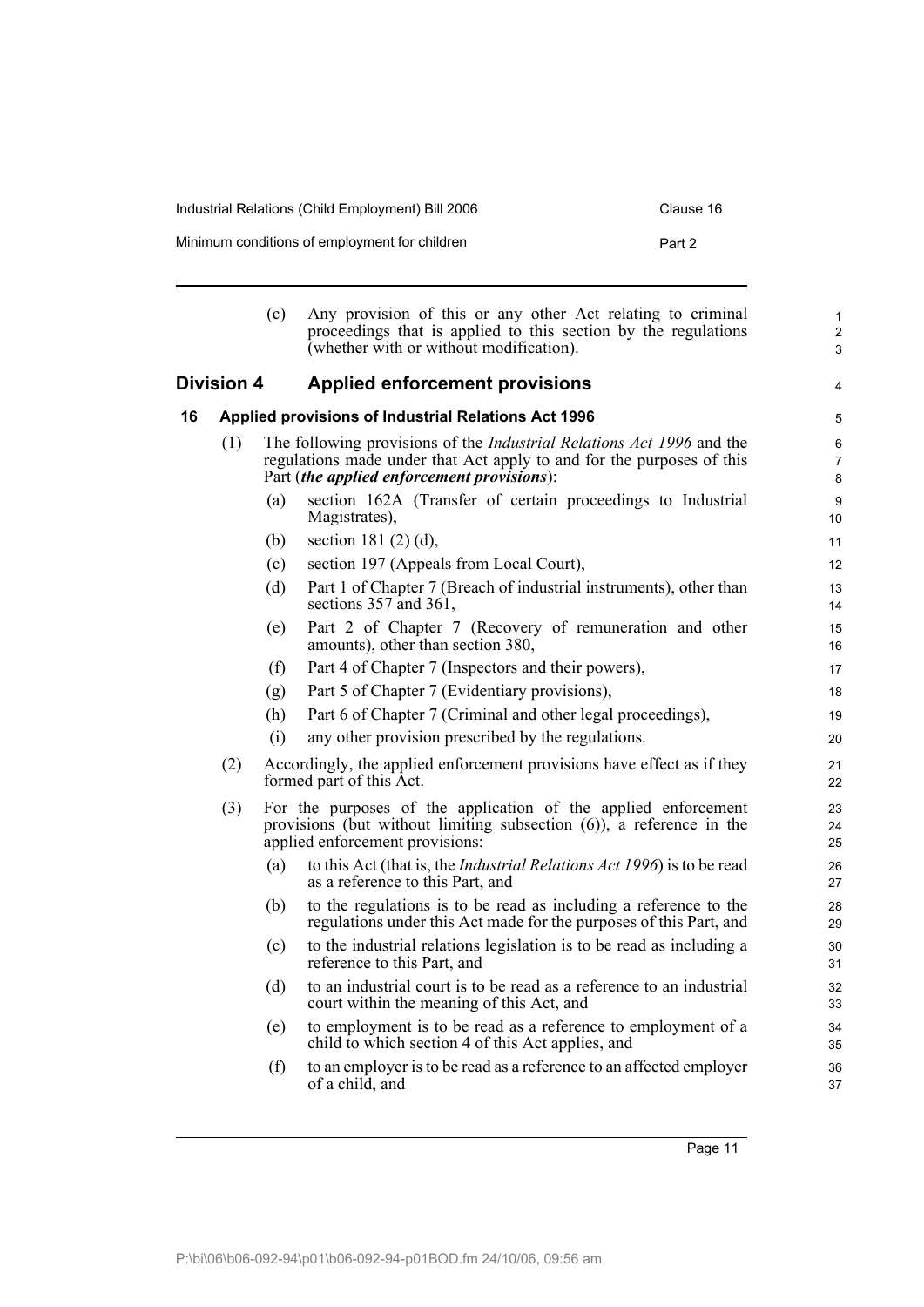#### Clause 16 Industrial Relations (Child Employment) Bill 2006

Part 2 Minimum conditions of employment for children

- (g) to employees is to be read as a reference to children to whose employment section 4 of this Act applies, and
- (h) to a civil penalty is to be read as a reference to a civil penalty imposed under section 15 of this Act, and

- (i) to the recovery of money under Part 2 of Chapter 7 is to be read as a reference to the recovery of money under Part 2 of that Chapter (as applied to and for the purposes of this Part by this section), and
- (j) to an industrial instrument is to be read as including a reference to section 4 to the extent that it requires an employer of a child to provide the minimum conditions of employment for the child or conditions of employment that do not, on balance, result in a net detriment to the child when compared with the minimum conditions of employment for the child,

as the case requires.

- (4) Without limiting subsections (3) and (6), a reference in Part 2 of Chapter 7 (Recovery of remuneration and other amounts) of the *Industrial Relations Act 1996* (as applied to and for the purposes of this Part by this section) to an amount payable under an industrial instrument is to be read as a reference to an amount payable to a child under the minimum conditions of employment for the child in circumstances where the employer has contravened section 4.
- (5) Section 153 (1) of the *Industrial Relations Act 1996* applies to proceedings under Part 1 or Part 2 of Chapter 7 of that Act (as applied to and for the purposes of this Part by this section) in the same way as it applies to proceedings under those Parts apart from this section.
- (6) The applied enforcement provisions have effect subject to such modifications as are prescribed by this Part or the regulations.
- (7) Nothing in this section authorises the Industrial Court of New South Wales to transfer any proceedings under this Act to a Local Court constituted by an Industrial Magistrate sitting alone unless the no net detriment principles have been set and published under section 5.
- (8) Unless the regulations provide otherwise, nothing in this section prevents the application of provisions of the *Industrial Relations Act 1996* that would be applicable to a matter arising under this Part (including the exercise of a function conferred or imposed on the Commission by or under this Part) apart from this section.

**Note.** For example, nothing in this section limits the application of the provisions of the *Industrial Relations Act 1996* dealing with the constitution of the Commission, its practice and procedure and appeals from its decisions.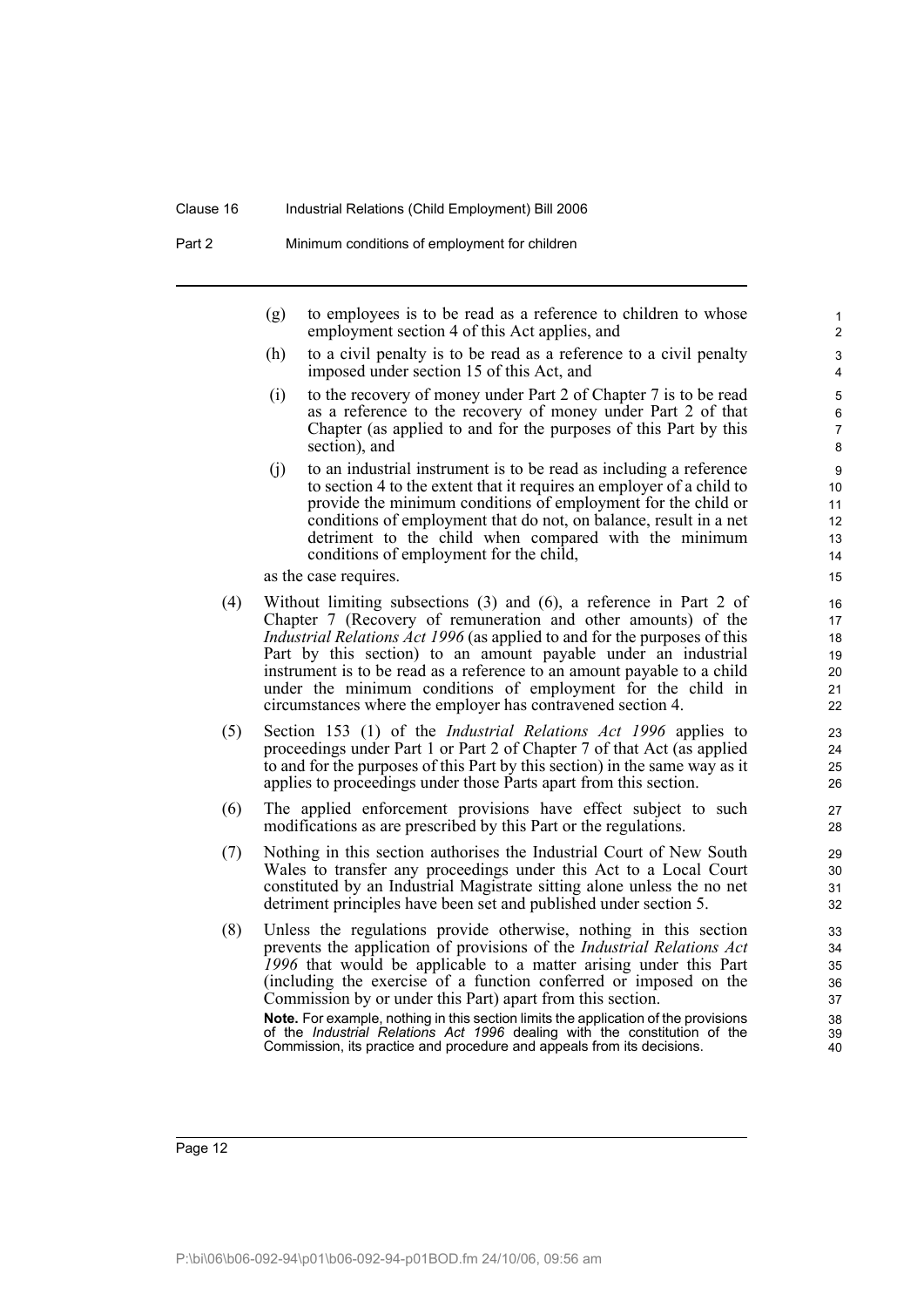| Industrial Relations (Child Employment) Bill 2006           | Clause 17 |
|-------------------------------------------------------------|-----------|
| Unfair dismissal of children by constitutional corporations | Part 3    |

## <span id="page-20-0"></span>**Part 3 Unfair dismissal of children by constitutional corporations**

#### <span id="page-20-1"></span>**17 Unfair dismissal of children employed by constitutional corporations**

- (1) This section applies to any dismissal by a constitutional corporation, on or after the introduction day, of a child from employment by the corporation.
- (2) The following provisions of the *Industrial Relations Act 1996* and the regulations made under that Act apply to and for the purposes of any dismissal of a child from employment to which this section applies (*the applied unfair dismissal provisions*):
	- (a) Part 6 (Unfair dismissals) of Chapter 2, other than section 83 (1A),
	- (b) section 181 (2) (c) and (c1),
	- (c) any other provision prescribed by the regulations.
- (3) Accordingly, the applied unfair dismissal provisions have effect as if they formed part of this Act.
- (4) For the purposes of the application of the applied unfair dismissal provisions (but without limiting subsection (6)), a reference in the applied unfair dismissal provisions:
	- (a) to employment is to be read as a reference to employment of a child by a constitutional corporation, and
	- (b) to an employer is to be read as a reference to an employer that is a constitutional corporation, and
	- (c) to employees is to be read as a reference to children who are employed by a constitutional corporation, and
	- (d) to proceedings under Part 6 of Chapter 2 is to be read as a reference to proceedings under Part 2 of that Chapter (as applied by this section to and for the purposes of any dismissal of a child from employment to which this section applies), and
	- (e) to an industrial instrument is to be read as a reference to a State industrial instrument,

as the case requires.

(5) Section 153 (1) of the *Industrial Relations Act 1996* applies to proceedings under Part 6 of Chapter 2 of that Act (as applied by this section to and for the purposes of any dismissal of a child from employment to which this section applies) in the same way as it applies to proceedings under that Part apart from this section.

Page 13

1  $\mathfrak{p}$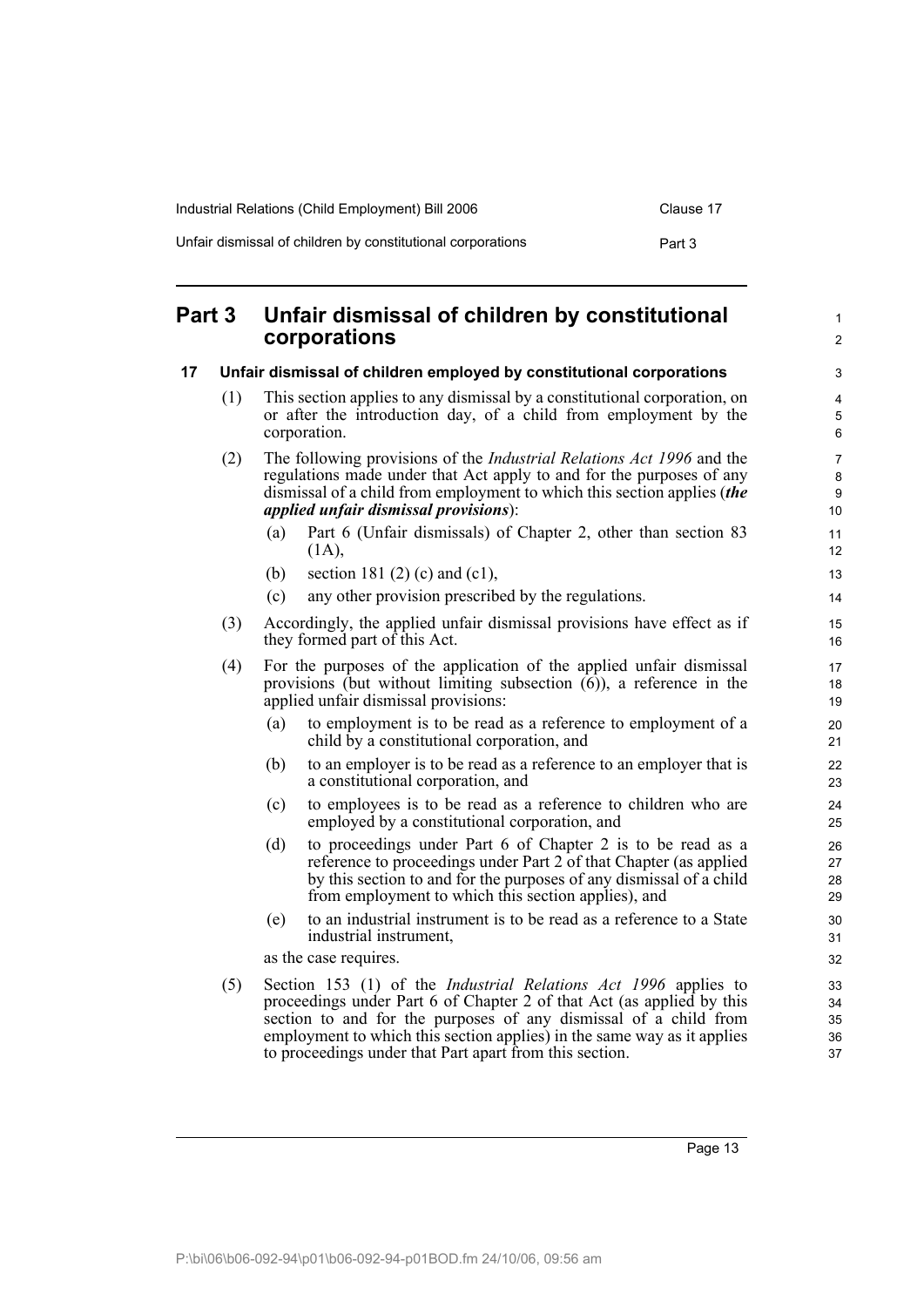#### Clause 17 Industrial Relations (Child Employment) Bill 2006

Part 3 Unfair dismissal of children by constitutional corporations

(6) The applied unfair dismissal provisions have effect subject to such modifications as are prescribed by this Part or the regulations.

(7) Unless the regulations provide otherwise, nothing in this section prevents the application of provisions of the *Industrial Relations Act 1996* that would be applicable to a matter arising under this Part (including the exercise of a function conferred or imposed on the Commission by or under this Part) apart from this section. **Note.** For example, nothing in this section limits the application of the provisions of the *Industrial Relations Act 1996* dealing with the constitution of the Commission, its practice and procedure and appeals from its decisions.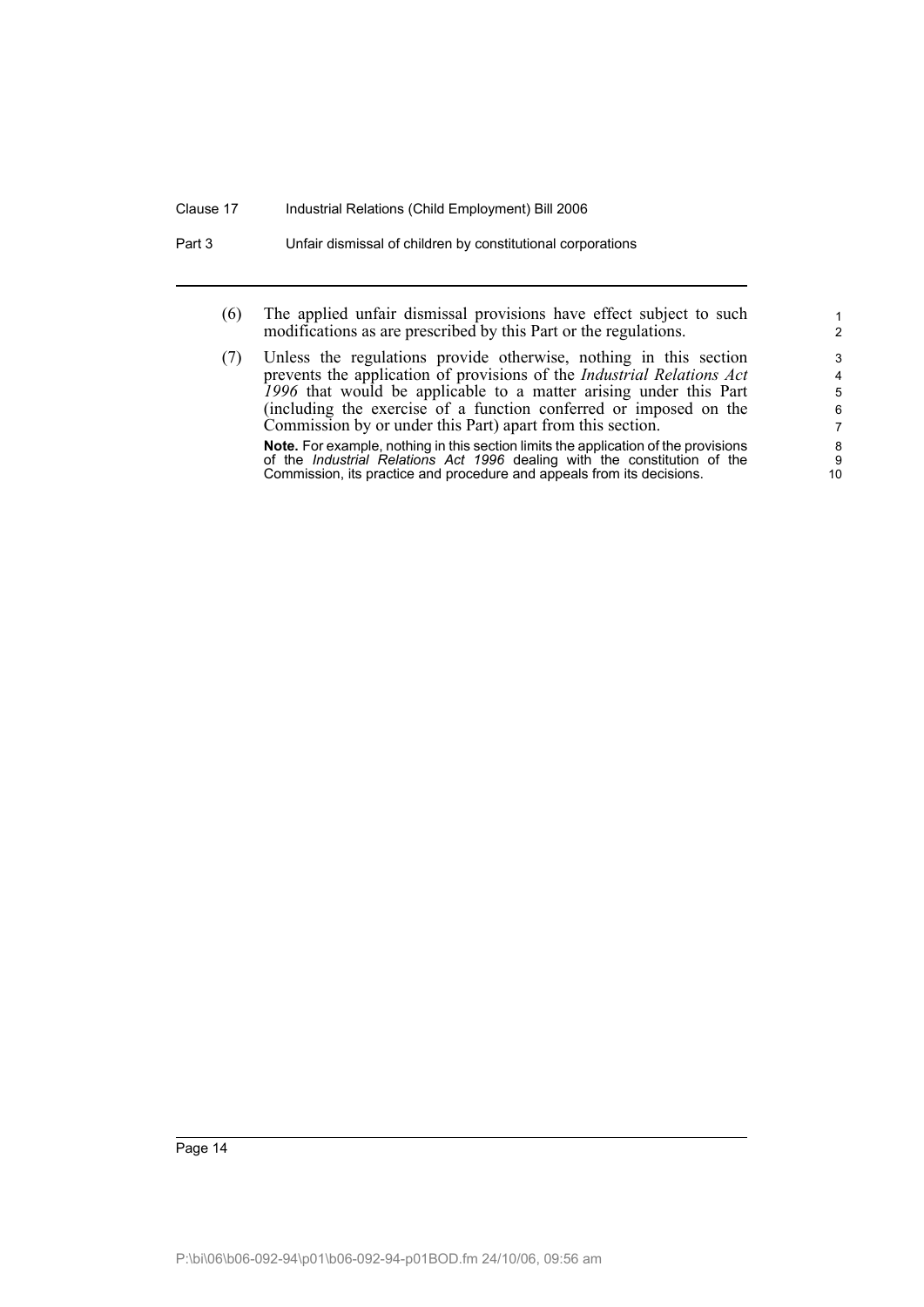Industrial Relations (Child Employment) Bill 2006 Clause 18

Miscellaneous **Part 4** 

1

## <span id="page-22-3"></span><span id="page-22-2"></span><span id="page-22-1"></span><span id="page-22-0"></span>**Part 4 Miscellaneous 18 Act to bind Crown** This Act binds the Crown in right of New South Wales and, in so far as the legislative power of the Parliament of New South Wales permits, the Crown in all its other capacities. **19 Relationship with other legislation** The provisions of this Act are in addition to, and do not derogate from, the provisions of the following legislation with respect to the employment of children to the extent that the provisions of such legislation would apply to such employment apart from this Act: (a) the industrial relations legislation, (b) the *Industrial Relations (Ethical Clothing Trades) Act 2001*, (c) the *Children and Young Persons (Care and Protection) Act 1998*, (d) the *Apprenticeship and Traineeship Act 2001*, (e) a statutory rule made under an Act referred to in paragraph (b), (c) or (d), (f) any other Act or statutory rule prescribed by the regulations. **20 Giving of notices and other documents** (1) For the purposes of this Act, a notice or other document may be given to a person (or a notice or other document may be served on a person): (a) in the case of a natural person: (i) by delivering it to the person personally, or (ii) by sending it by post to the address specified by the person for the giving or service of documents or, if no such address is specified, the residential or business address of the person last known to the person giving or serving the document, or (iii) by sending it by facsimile transmission to the facsimile number of the person, or (b) in the case of a body corporate: (i) by leaving it with a person apparently of or above the age of 16 years at, or by sending it by post to, the head office, a registered office or a principal office of the body corporate or to an address specified by the body corporate for the giving or service of documents, or (ii) by sending it by facsimile transmission to the facsimile number of the body corporate.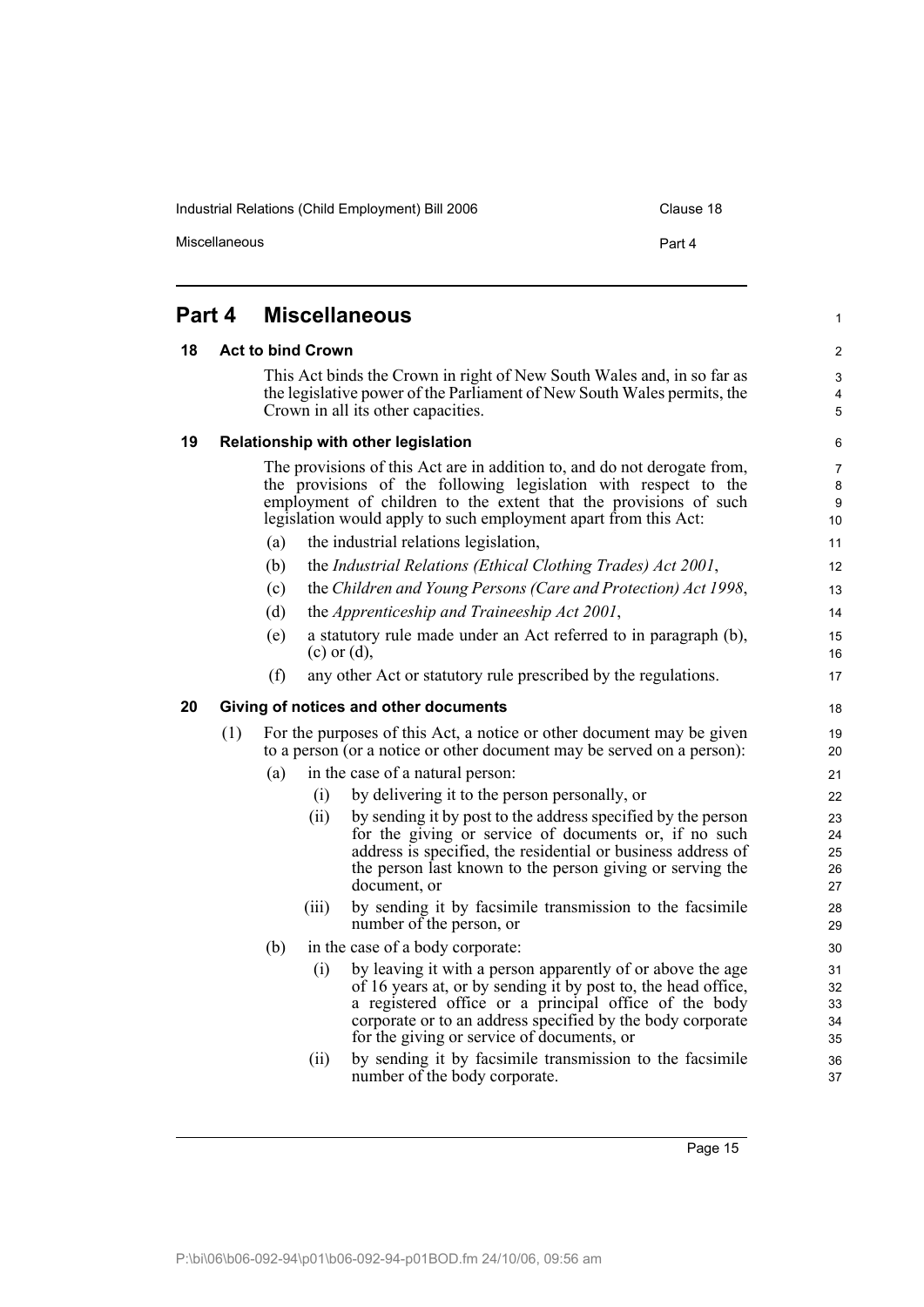## Clause 21 Industrial Relations (Child Employment) Bill 2006

Part 4 Miscellaneous

<span id="page-23-3"></span><span id="page-23-2"></span><span id="page-23-1"></span><span id="page-23-0"></span>

|    | (2)                | Nothing in this section affects the operation of any provision of a law or<br>of the rules of a court authorising a document to be served on a person<br>in any other manner.                                                                                               | 1<br>$\overline{\mathbf{c}}$<br>3 |
|----|--------------------|-----------------------------------------------------------------------------------------------------------------------------------------------------------------------------------------------------------------------------------------------------------------------------|-----------------------------------|
| 21 | <b>Regulations</b> |                                                                                                                                                                                                                                                                             |                                   |
|    |                    | The Governor may make regulations, not inconsistent with this Act, for<br>or with respect to any matter that by this Act is required or permitted to<br>be prescribed or that is necessary or convenient to be prescribed for<br>carrying out or giving effect to this Act. | 5<br>6<br>$\overline{7}$<br>8     |
| 22 |                    | Savings, transitional and other provisions                                                                                                                                                                                                                                  | 9                                 |
|    |                    | Schedule 1 has effect.                                                                                                                                                                                                                                                      | 10                                |
| 23 |                    | Consequential amendment of Industrial Relations Act 1996 No 17                                                                                                                                                                                                              | 11                                |
|    |                    | The <i>Industrial Relations Act 1996</i> is amended by inserting " <i>Industrial</i><br>Relations (Child Employment) Act 2006" after "Essential Services Act<br>1988" in section $382(1)$ .                                                                                 | 12<br>13<br>14                    |
| 24 |                    | <b>Review of Act</b>                                                                                                                                                                                                                                                        | 15                                |
|    | (1)                | The Minister is to review this Act to determine whether the policy<br>objectives of the Act remain valid and whether the terms of the Act<br>remain appropriate for securing those objectives.                                                                              | 16<br>17<br>18                    |
|    | (2)                | The review is to be undertaken as soon as possible after the period of 5<br>years from the date of assent to this Act.                                                                                                                                                      | 19<br>20                          |
|    | (3)                | A report on the outcome of the review is to be tabled in each House of<br>Parliament within 12 months after the end of the period of 5 years.                                                                                                                               | 21<br>22                          |